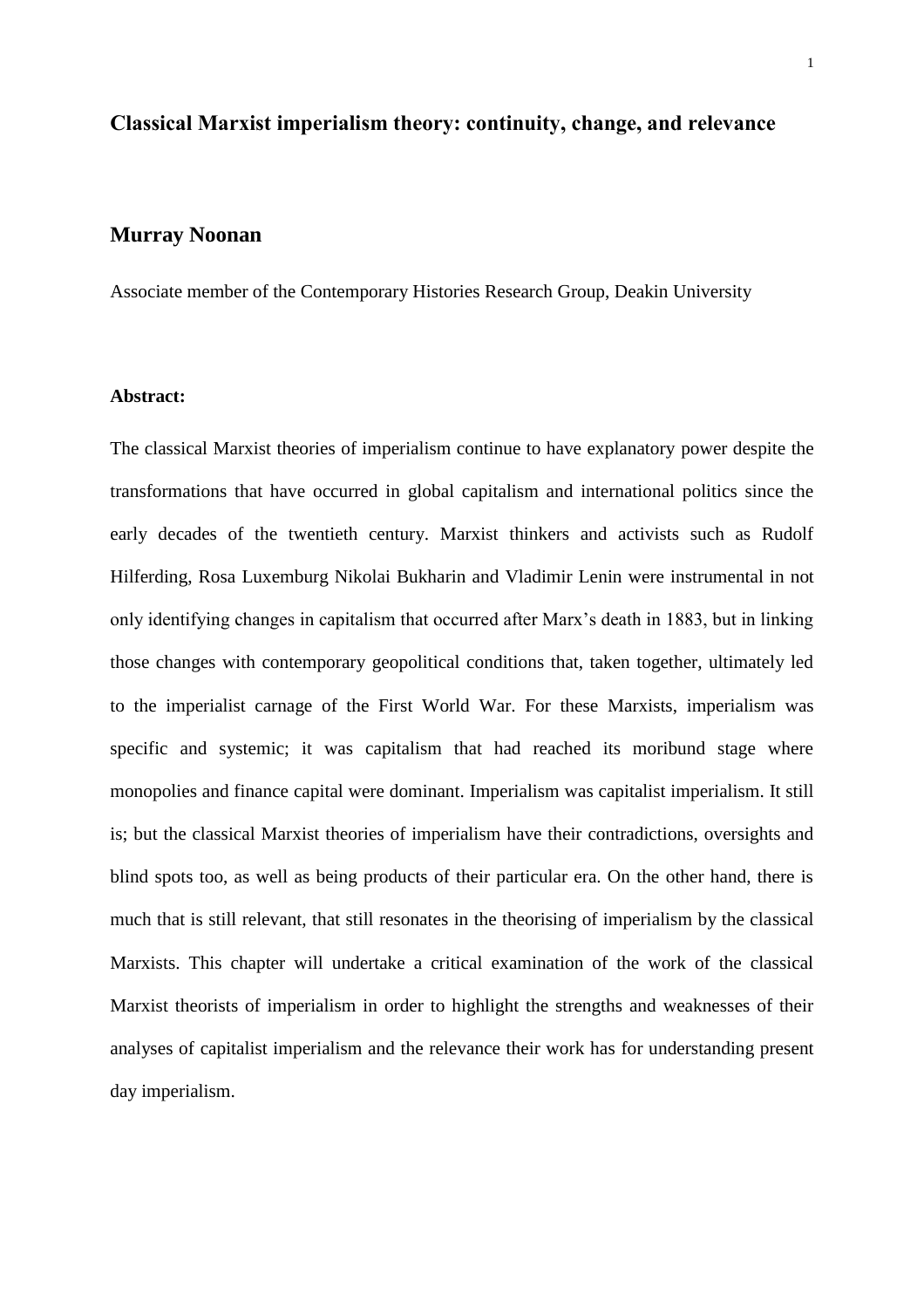**Keywords:** Imperialism, classical Marxist theories of imperialism, Hilferding, Bukharin, Lenin, Luxemburg, continuity, change, relevance.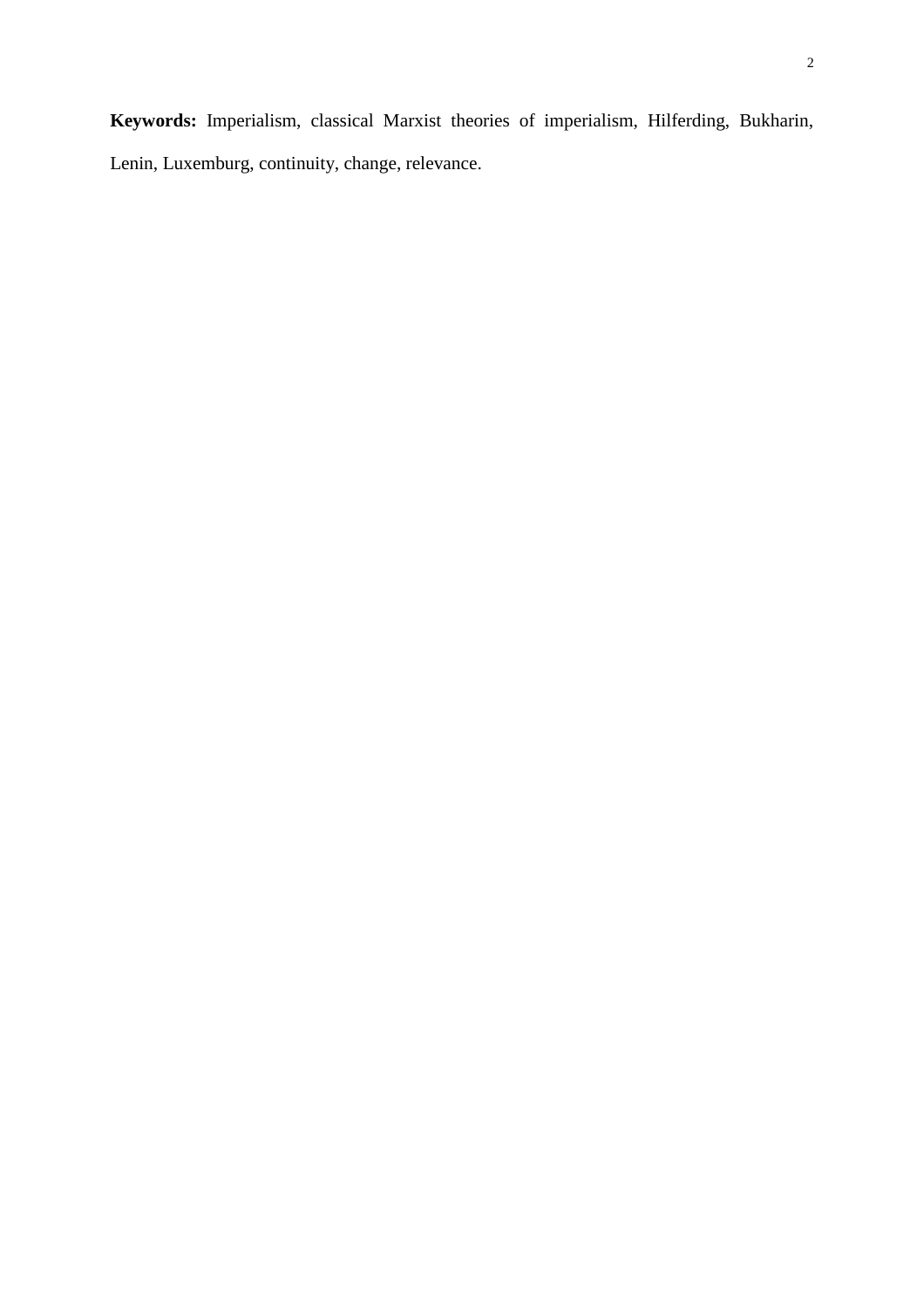A little over a century ago, the so called 'war to end all wars' came to an official end with the signing of the peace treaty in the Hall of Mirrors at Versailles. The war years of 1914 to 1918 were absolutely horrific with destruction, death and devastation visited upon much of Europe and beyond. World War One, as it came to be known, was the culmination of economic, political and military tensions between Great Power rivals. The shifting alliances, conflicts and power struggles among nations that were a feature of nineteenth century European politics and diplomacy had, by the first decade of the twentieth century, given rise to two groups of formidable, competitive nations. On one hand; Great Britain, France, and Russia and their colonies and allies, and; Germany, the Austro-Hungarian empire and their colonies and allies on the other hand. Also, in the last third of the nineteenth century the expansion of European imperialism had led to the 'scramble for Africa' as well as the annexation and colonisation of other parts of the world. The scope of such empire building by the European powers was unprecedented. In the economic field, changes had taken place too. The capitalism that Marx had analysed, namely British capitalism, had spawned competitors and the process of its expansion across the globe was well underway. Since Marx's death, much had changed. The tasks for those following in the footsteps of Marx and Engels were manifold. The Marxist acolytes had to critically analyse and understand the political, economic and social changes that had occurred in the late nineteenth and early twentieth centuries, using the tools bequeathed to them by Marx and Engels. On the basis of their analyses, they sought not only to inform and educate their comrades, but also to form strategies for the parties of Social Democracy, to overcome the excesses associated with the then current incarnation of capitalism and its attendant political forms.

Thumbnail sketches of history may seem at first glance to be somewhat banal 'scene setting' but it is important to situate theorising in its historical context. Especially so when it comes to the classical Marxist theories of imperialism and, in particular, with Lenin's work on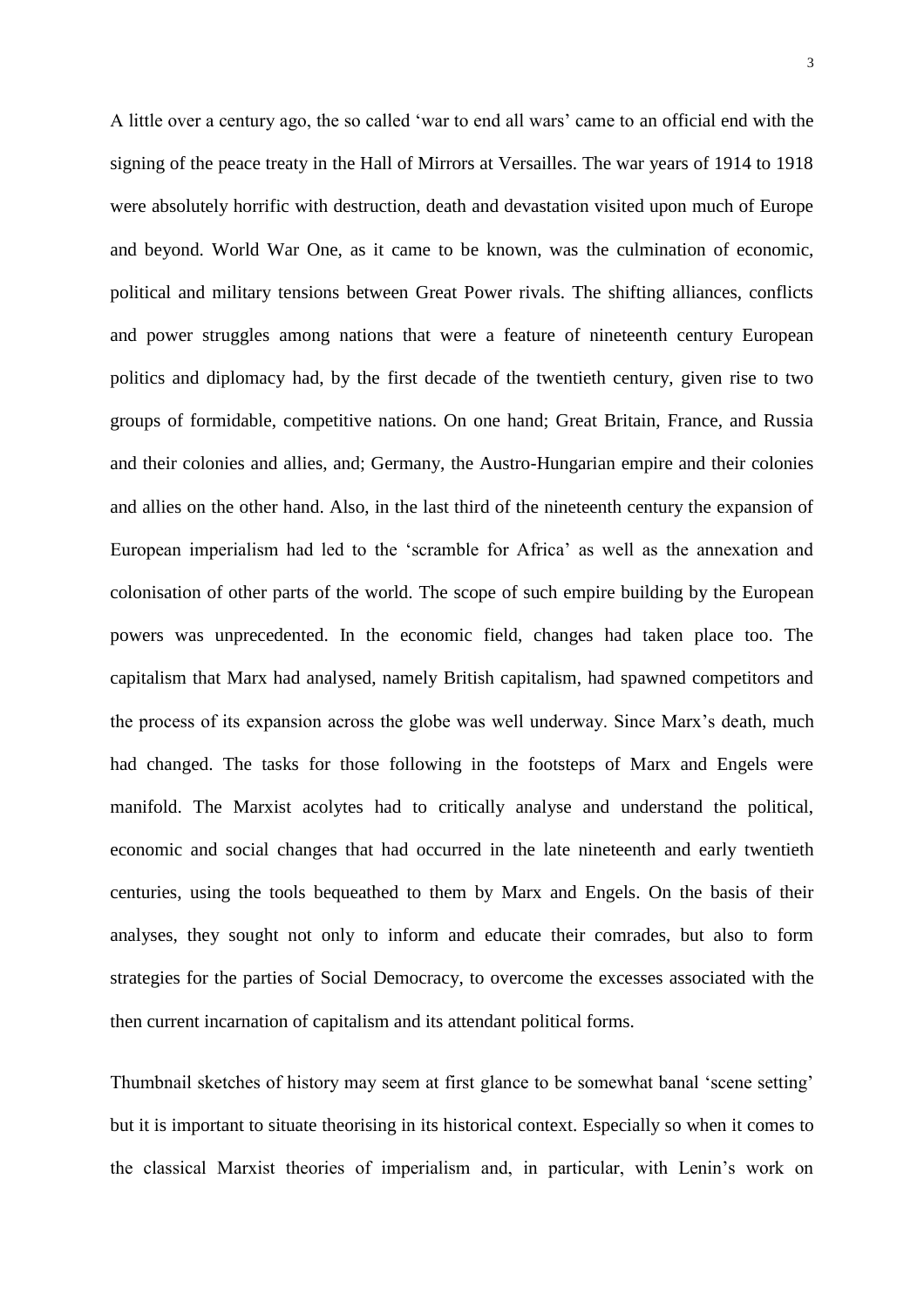imperialism. His book, *Imperialism, the Highest Stage of Capitalism* (Lenin 1973) has been, at times, elevated to the status of being the definitive text on the subject. Such uncritical acceptance of Lenin's analysis of imperialism is still evident, despite the passage of time since its publication and the myriad changes in global capitalism and geopolitics that have ensued. It could be argued then that on this basis alone Lenin's understanding of imperialism continues to have relevance, as for some it remains the indispensable and perhaps final word on the subject. A more nuanced view of the relevance of Lenin's work on imperialism will be part of a wider discussion of the contemporary applicability of the classical Marxist theories of imperialism below. What this chapter will do is critically engage with the theorising of a selection of classical Marxist theorists of imperialism, in order to outline what their analyses revealed about their era. Arising from this overview of the output of the chosen classical Marxist thinkers, a clear picture of the strengths and limitations of each of their works will emerge, enabling a platform from which to judge the relevance of their theorising of imperialism for twenty-first century global capitalism and geopolitics.

# **Hilferding, Luxemburg, Bukharin and Lenin: the classical Marxist canon of imperialism theory**

The classical Marxist theories of imperialism, it has been suggested, are to be found in the work of these four thinkers (Milios and Sotiropoulos 2014, 1). Imperialism had exercised the minds of other Marxists (and the non-Marxists Gaylord Wilshire and John Hobson for example) such as Otto Bauer and Karl Kautsky, both prior to and during the period when the classical Marxists wrote their pieces on imperialism. That is, before the publication of Rudolf Hilferding's seminal book *Finance Capital* in 1910 (Hilferding 1981) and during the turbulent eight years that followed. Critical engagement with imperialism was a feature of European Social Democratic writing prior to the outbreak of war in 1914. Out of this engagement came a number of considered pamphlets and articles on imperialism, which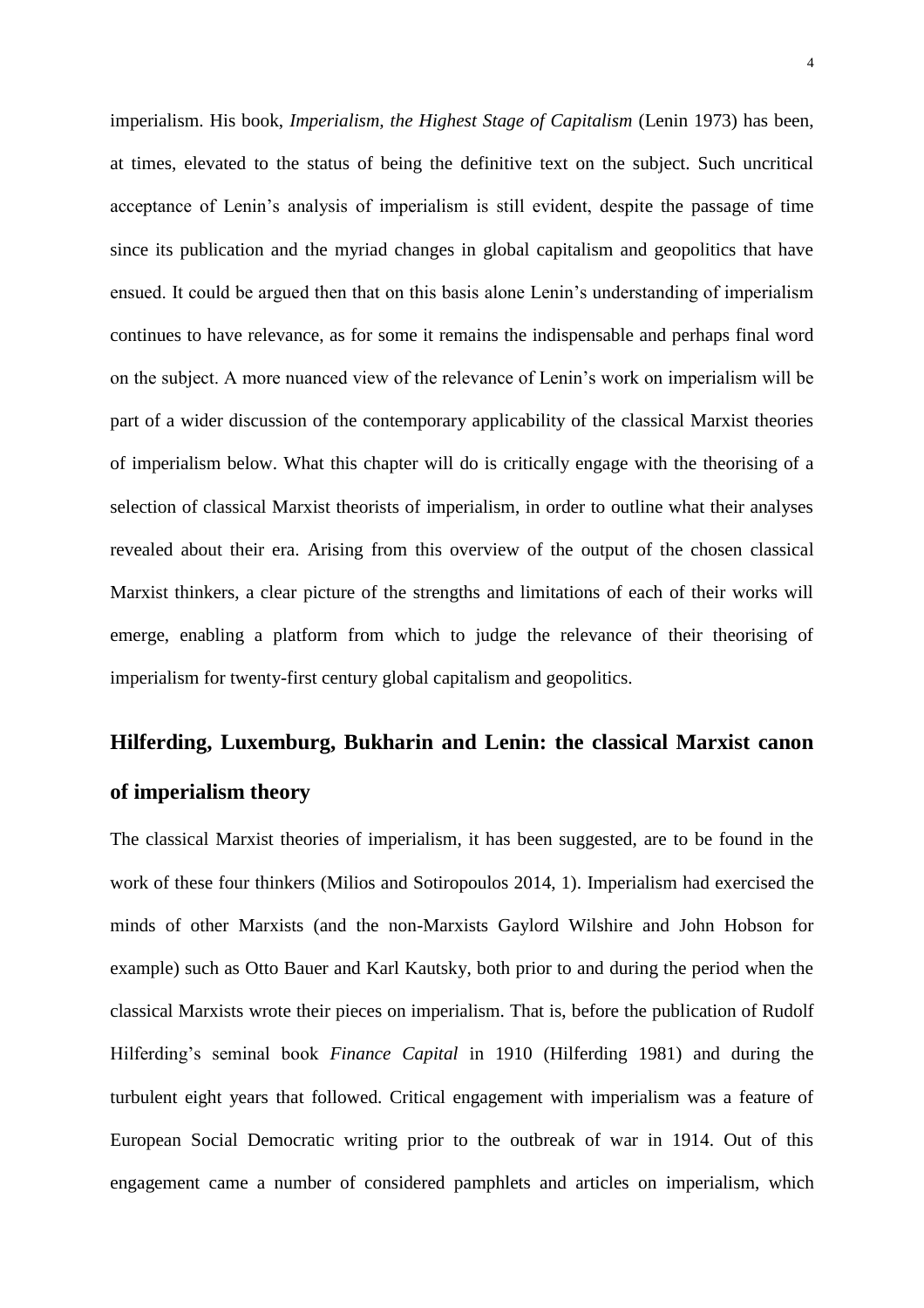served as a resource and inspiration for the research on imperialism that was to follow. Some of this work is of interest still and has been collected in a valuable tome that gives a clear insight into the importance that Marxist writers attached to understanding the machinations of the capitalist imperialism of their time (Day and Gaido 2012). Nevertheless, it is not hard to argue that the work of Hilferding, Luxemburg, Bukharin and Lenin stand as prime examples of Marxist analysis of imperialism and thus their writings constitute the classical Marxist *oeuvre* on the subject.<sup>1</sup> Hilferding's book will be our starting point.

## **Hilferding's** *Finance Capital*

 $\overline{a}$ 

The publication of *Finance Capital* in 1910, confirmed Hilferding's place as a leading exponent of Marxist political economy, with a number of his Marxist contemporaries praising the book (Day and Gaido 2012, 51). One of the aims of Hilferding's book was to uncover 'the economic characteristics of the latest phase of capitalist development'(Hilferding 1981, 21). Hilferding argued that after 1895, there had been substantive changes to capitalism, with not only its 'rapid expansion…' (Hilferding 1981, 318), but also changes in how capitalist enterprises were run. Joint stock companies, which Marx had identified in *Capital*, had become the dominant form of business ownership. Majority shareholders of a company's stock were able to extricate themselves from the running of the business, leaving that to management. Also, diverse share ownership enabled and encouraged the interlinking of corporations. It is not too hard to see that the shareholding and ownership practices that Hilferding highlighted back in the first decade of the twentieth century remain a feature of twenty-first century corporate ownership and control.

One of Hilferding's key findings about the new phase of capitalism was that competition among capitalist enterprises had eliminated a number of firms and brought others together

 $^1$  The following synopses of the writing on imperialism by Hilferding, Luxemburg, Bukharin and Lenin is based on material in chapters one and two of the author's book (Noonan 2017).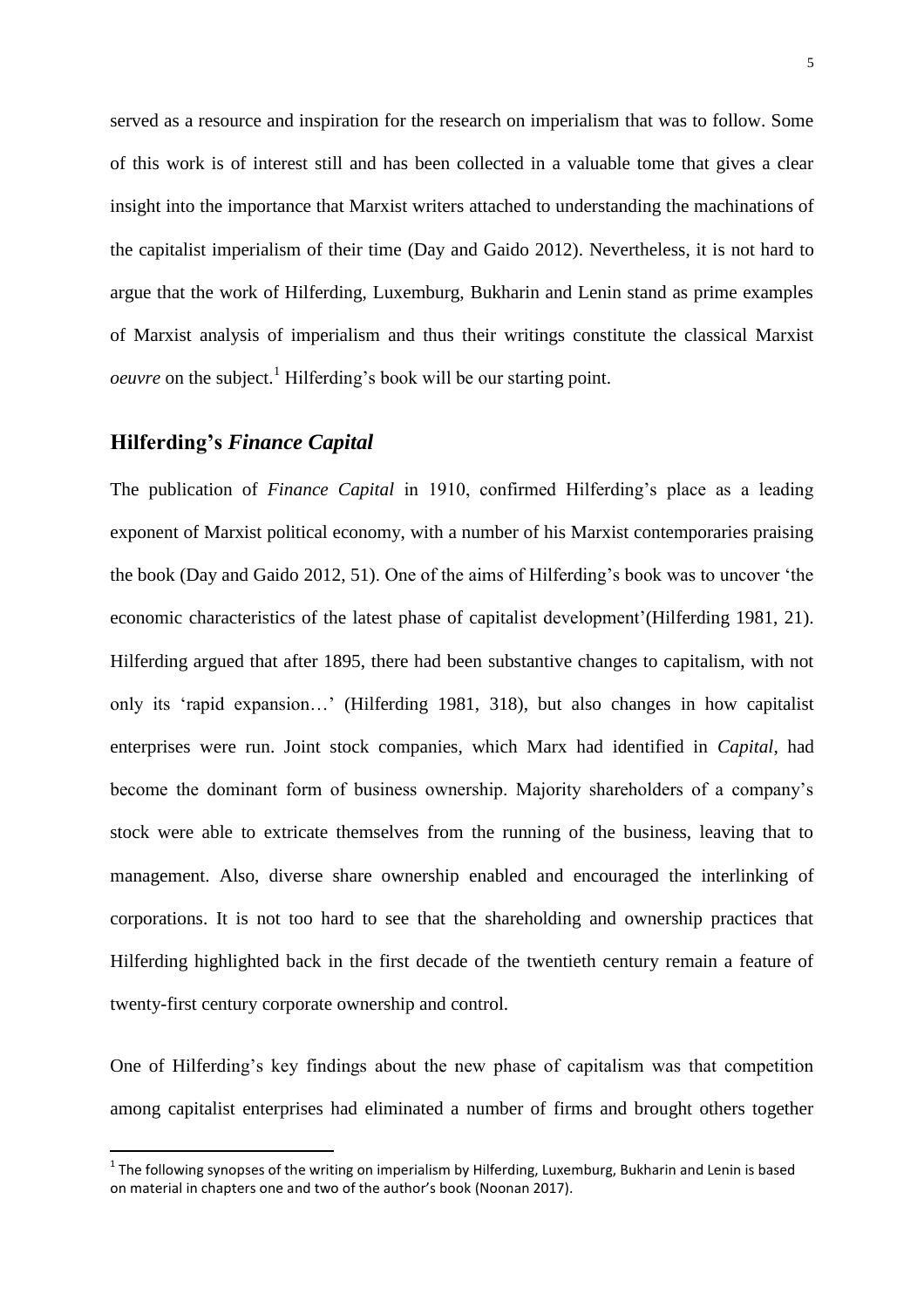giving rise to cartels, trusts and syndicates. A cartel made up of two or more enterprises operated to restrict 'certain kinds of competition in the sphere of circulation by establishing uniform terms and conditions of payment' (Hilferding 1981, 204-5). The trend to concentration of capital and tightening of control meant for Hilferding the competitive stage of capitalism had been succeeded. The features of this new phase, namely different types of business ownership as well as forms of monopolistic association had a specific purpose; economic domination (Hilferding 1981, 206).

## **Capitalism's new properties**

There were two other features identified by Hilferding that marked a qualitative change in the capitalism that Marx had analysed. Hilferding gave the appellation finance capital to what he said was the coming together of banking, industrial and commercial capital, which was an important development:

Finance capital signifies the unification of capital. The previously separate spheres of industrial, commercial and bank capital are now brought under the common direction of high finance, in which the masters of industry and of the banks are united in a close personal association. The basis of this association is the elimination of free competition among individual capitalists by the large monopolistic combines. This naturally involves at the same time a change in the relation of the capitalist class to state power (Hilferding 1981, 301).

Anthony Brewer notes that Marx had revealed three branches of capital: industrial capital, involved directly in the production process including agriculture; financial capital, the domain of banks and associated financial entities; and commercial capital, the realm of merchants and the buying and selling of commodities (Brewer 1990, 92). Hilferding argued that such was the influence of banks in the development of German capitalism and so deeply were they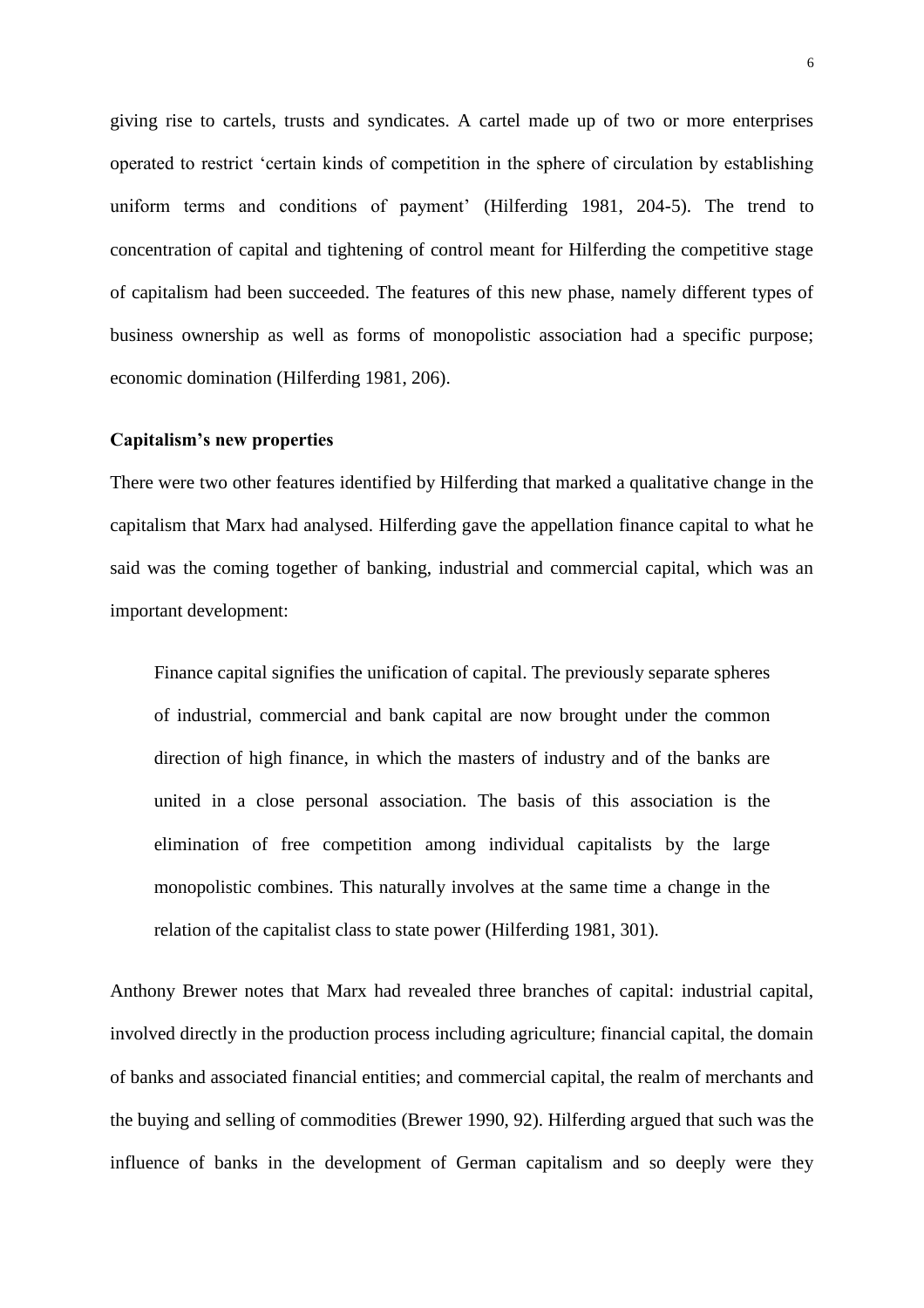intertwined with industrial capital that the majority shareholders in the banks had become the dominant figures in both banking and industrial circles (Hilferding 1981, 225).

So influential was Hilferding's concept of finance capital that both Nikolai Bukharin and Vladimir Lenin adopted the concept, with both seeing finance capital as a fundamental element of capitalist development in the late nineteenth and early twentieth century.

## **The export of capital**

During the period when Britain held sway as the first and only industrial capitalist nation, free trade and the export of commodities were some of the hallmarks of British capitalism. The advent of the new industrialising powers Germany and the US, which had protected their nascent industries with the imposition of tariffs, caused a shift in exports. Cheap British commodities which were able to find markets across the globe now faced tariff walls, thus increasing the prices of those commodities. The solution to the problem of declining profits associated with commodity exports was to export capital. Capital for manufacturing plants, for example, was sent overseas to take advantage of the higher prices for commodities in the countries with protective tariffs. Profits of the industrial plants found their way back to the source of the capital. Hilferding pointed out that German banks, too, were keen on exporting capital by setting up branches in foreign countries and extending loans:

Thus a large German bank establishes a branch abroad, which then negotiates a loan the proceeds of which are used to construct an electrical generating plant, and the construction work is assigned to an electrical company which is connected with the bank at home… It is the intimate connection between bank and industrial capital which is responsible for the rapid development of capital exports (Hilferding 1981, 315).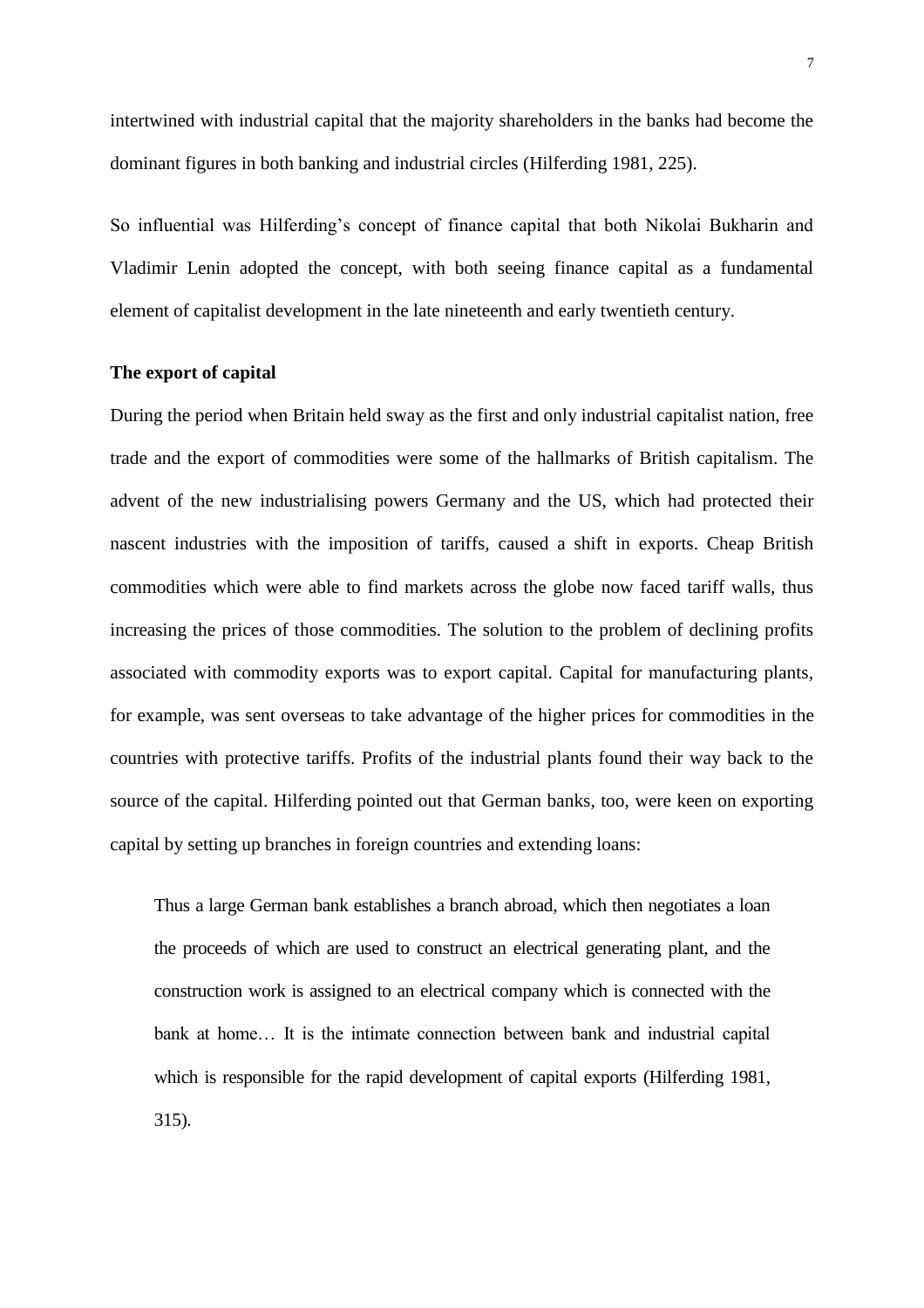Capital export, not only opened up new markets, it also moderated the effects of crises, promoted domestic production and prolonged prosperity (Hilferding 1981, 318). Competition among the advanced capitalist nations accelerated the export of capital, which in turn led to the jealous guarding by the advanced capitalist nations of their markets, spheres of influence, dependencies and colonies from the other capitalist powers. Here was the impetus for the expansive colonial drive of the European powers witnessed in the last decades of the nineteenth century.

## **Finance capital's colonial policy**

Hilferding claimed that finance capital strove to incorporate 'parts of the world market into the national market, through a colonial policy which involves the annexation of foreign territories' (Hilferding 1981, 325). The annexations and associated tensions between colonial powers necessitated the deployment of troops to safeguard newly acquired territory both from internal resistance within the colony and from encroachment by colonial rivals.

The economic and colonial policies of finance capital, with its monopolistic tendencies, tariffs, capital export and refurbished colonialism needed a strong interventionist state. Not only that but capitalist nation states had to be aggressive, motivated by notions of racial superiority and not afraid of conflict in pursuing the interests of finance capital:

The ideal now is to secure for one's own nation the domination of the world an aspiration which is as unbounded as the capitalist lust for profit from which it springs… Since the subjection of foreign nations takes place by force – that is, in a perfectly natural way – it appears to the ruling nation that this domination is due to some special natural qualities, in short its racial characteristics. Thus there emerges in racist ideology, cloaked in the garb of natural science, a justification for finance capital's lust for power, which is thus shown to have the specificity and necessity of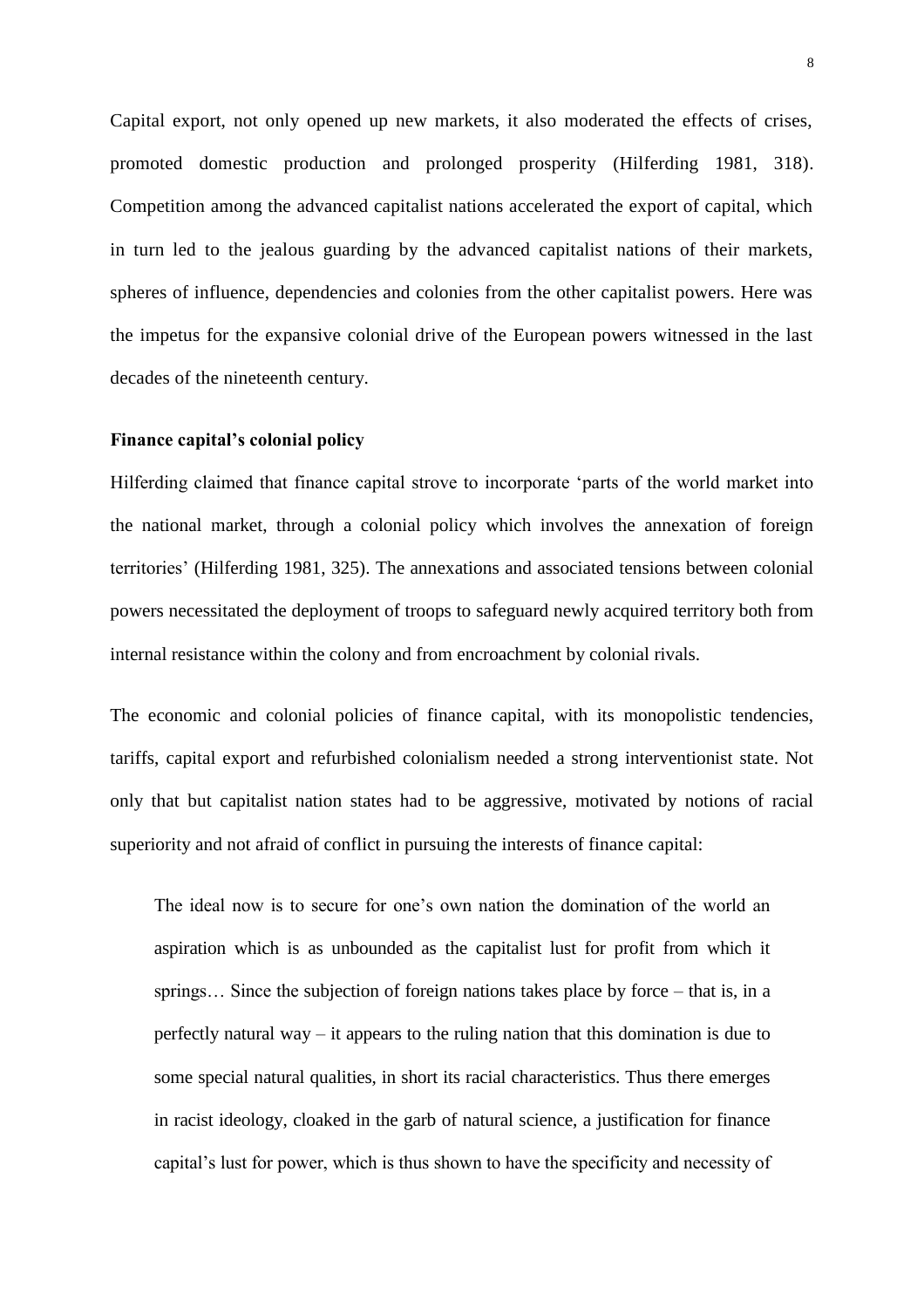a natural phenomenon. An oligarchic ideal of domination has replaced the democratic ideal of equality (Hilferding 1981, 335).

#### **The state as capitalist class instrument**

Hilferding had a straightforward view of the state in a capitalist society. It was dominated by capitalist class interests and in particular by finance capital. Capitalists dominated the state because they had enormous economic power and were able to subsume other classes' interests into their own (Hilferding 1981, 337). This was true of the landed gentry where alliances between the urban capitalists and large landholders cleared the way for finance capital to dominate the state. In removing the obstacle of possible opposition by a powerful class, finance capital was able to proceed with the implementation of imperialist policy (Hilferding 1981, 342).

## **Imperialism as policy**

Unlike more revolutionary minded Marxist contemporaries such as Bukharin and Lenin, Hilferding saw imperialism as a policy. Imperialism for Hilferding could be summarised as meaning the economic policy of finance capital, 'modern protectionist policy', the export of capital, a strong state and the annexation of territories (Hilferding 1981, 366, 322). Imperialism also had ideological elements such as the celebration and promotion of the strong state, militarism, war and racism (Hilferding 1981, 336, 346, 349). Thus in Hilferding's analysis imperialism existed as a vaguely defined term that encompassed the militaristic and expansionist tendencies of finance capital with an additional ideological side.

## **Hilferding's contribution to understanding imperialism**

Hilferding's work in *Finance Capital* established him as one of the founders of Marxist imperialism theory. The strengths of Hilferding's analysis of the shift from the competitive free trade era of capitalism to the era of finance capital can be found in the theoretical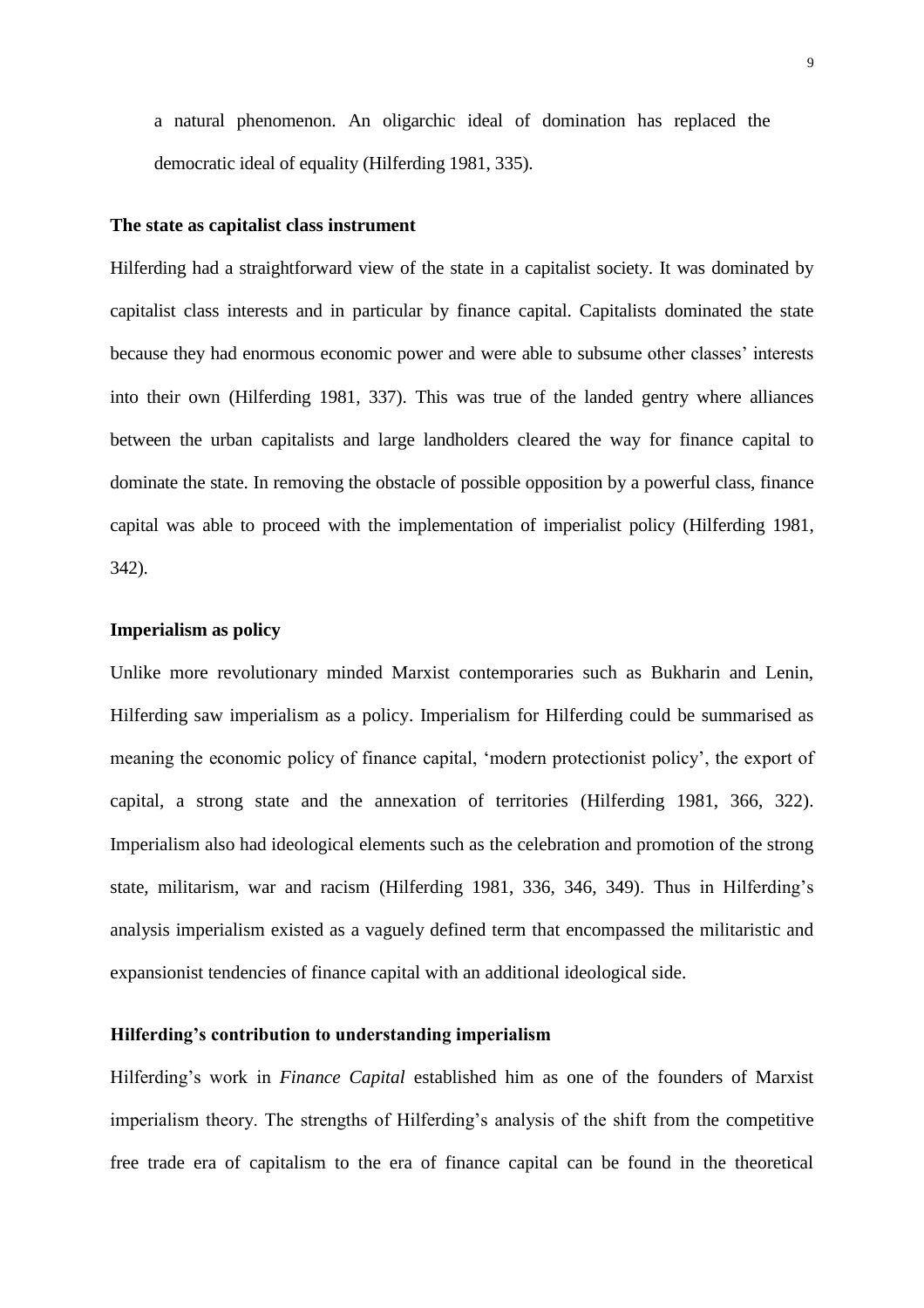concepts he advanced, concepts which were enthusiastically taken up by subsequent Marxist theorists of imperialism. Concepts such as finance capital, the export of capital, tariffs, cartels and the concentration and centralisation of capital tending towards monopolisation were embraced by Luxemburg but especially so by Bukharin and Lenin. Where Hilferding's theorising of imperialism is less strong is in his lack of a clear definition of imperialism; the instrumental view he adopted of the state; and in his universalising of German capitalist development as representative of all capitalist development. Largely missing from Hilferding's analysis due to his focus on the economic side of imperialism was a political programme to combat the excesses of the imperialist policy of finance capital.

## **Rosa Luxemburg, imperialism and capitalist accumulation**

Luxemburg's *The Accumulation of Capital* (Luxemburg 1971) was published in 1913, the year before the outbreak of the First World War. Some of the arguments she made in the book were the subject of quite a bit of criticism from her Marxist contemporaries Bukharin and Lenin. Nonetheless, her book has a number of keen insights into the workings of global capitalism and its close connections with militarism, the exploitation of the non-capitalist parts of the world and imperialism. Indeed, it is in the last section of her book, George Lee asserts, that 'the first comprehensive theory of imperialism sculpted by a Marxist' can be found (Lee 1971, 847).

Luxemburg was troubled by a problem she perceived in the reproduction schemas in Marx's *Capital.* The result of her grappling with the problem was *The Accumulation of Capital*  (Luxemburg 1971)*.* In Luxemburg's view, the reproduction schemas in Volume Two of *Capital*  could not account for the expanded reproduction of the capitalist accumulation process. The reproduction schemas that Marx offered up were abstractions which narrowed society down to two main classes. With production and consumption limited to supplying just these classes then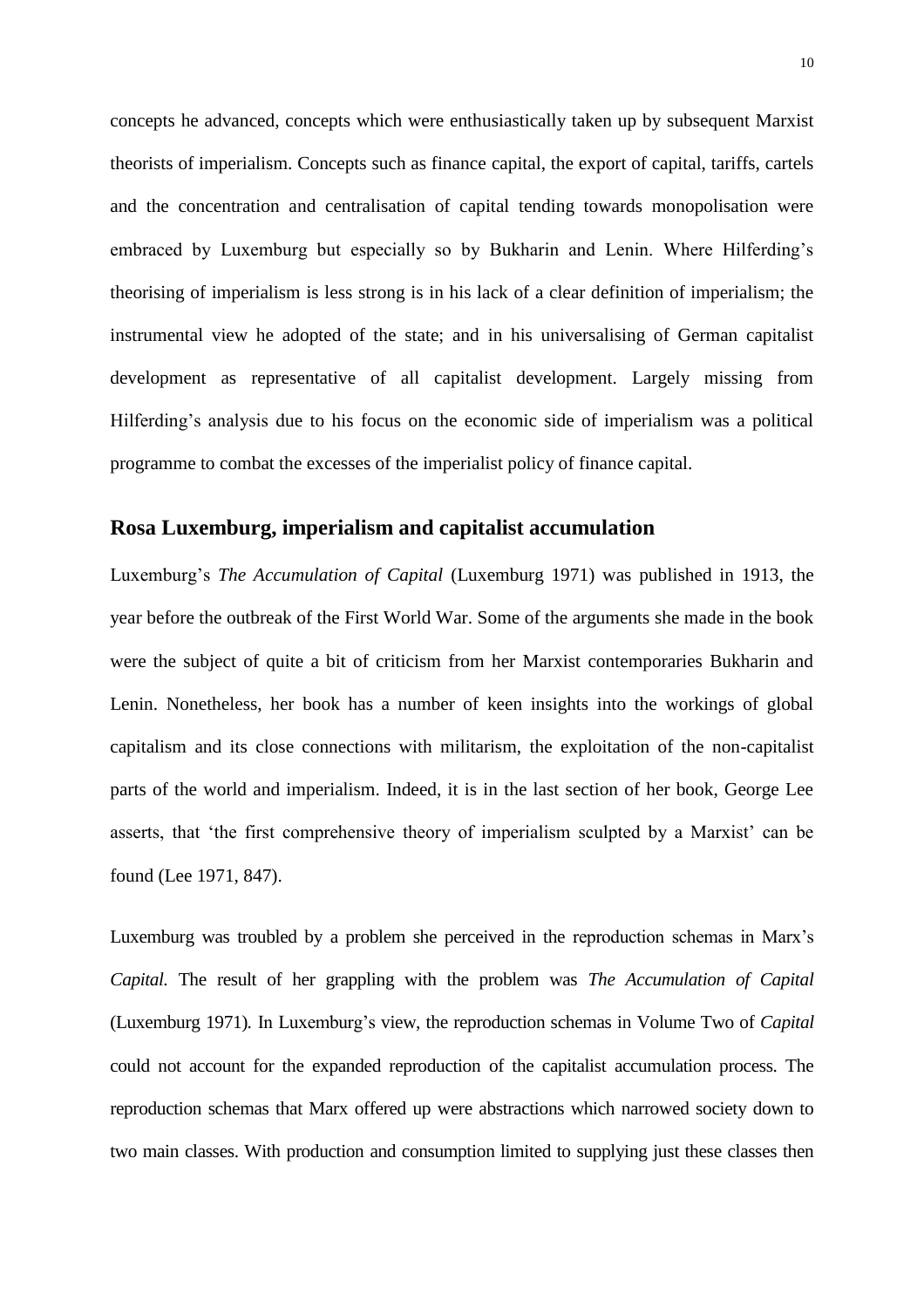consumption of consumer and producer goods remained static (Lee 1971, 847). The expanded reproduction process of capitalism, Luxemburg asserted, could only occur via the incorporation of non-capitalist territories into the capitalist accumulation process. A key part of this process of incorporating the non-capitalist territories into the capitalist accumulation process was imperialism: 'Imperialism is the political expression of the accumulation of capital in its competitive struggle for what remains still open of the non-capitalist environment' (Luxemburg 1971, 446).

According to Peter Nettl, Luxemburg viewed imperialism as a combination of effects which came with the expansion of capitalism into the non-capitalist areas of the world. These effects included:

Militarism closely connected with colonialism, protectionism and power politics as a whole... a world armament race... colonial robbery and the policy of 'spheres of influence' all over the world... in home and foreign affairs the very essence of a capitalist policy of national aggression' (Nettl 1966b, 524).

Imperialism for Luxemburg (and ditto for Bukharin and Lenin) was the final historical stage of capitalism, a stage characterised by 'lending abroad, railroad constructions, revolution and wars' (Luxemburg 1971, 417, 419).

An effective way of drawing the non-capitalist areas into the orbit of the capitalist nations was through loans. International loans offered by governments and powerful financial corporations in the capitalist countries prised open the agricultural based economies of the non-capitalist regions. The loan recipients in the non-capitalist regions became supplicants, with their economic development shaped by the priorities of the governments and financiers in the creditor countries. The pursuit for new areas of investment for surplus capital in the noncapitalist regions was the catalyst for the loans, which not only distorted the development of the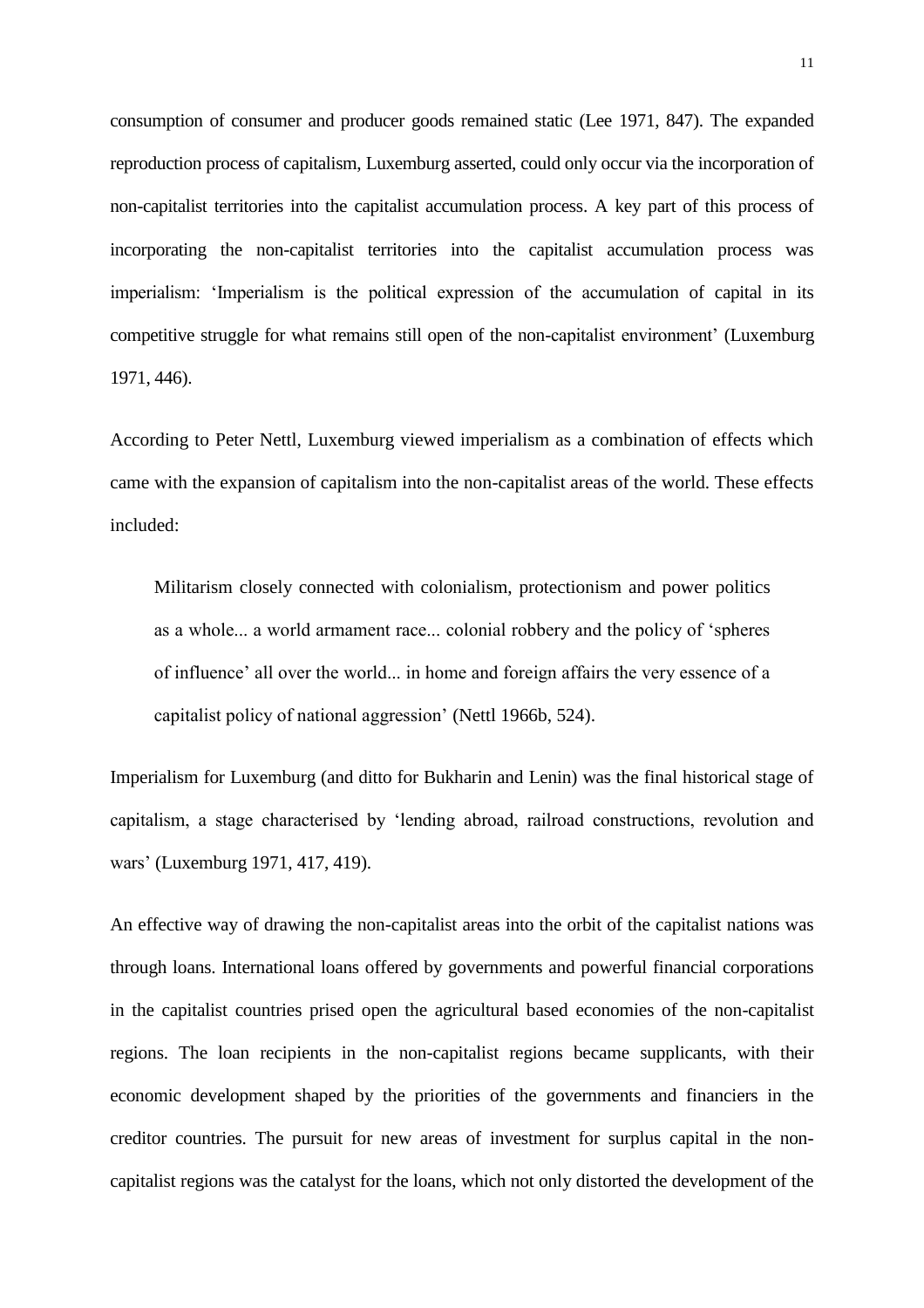economies of the recipients, but also created a new set of capitalist competitors (Luxemburg 1971, 421).

#### **British free trade and the response: tariffs**

The bountiful resources of its Empire gave Britain tremendous advantages. The British colonies enabled British capitalists 'almost unlimited opportunities for capitalist accumulation' (Luxemburg 1971, 451). In order to sustain its pre-eminent position as *the* leading mercantile and capitalist power, British ideologues promoted the doctrine of Free Trade.

The Free Trade ideologues of the Manchester school, Luxemburg claimed, assumed incorrectly that commodity exchange was the sole foundation for the accumulation of capital. Free Trade doctrine held sway during the 1860s and 1870s, with the demise of the doctrine coming about for a number of reasons, not the least of which was that Free Trade did not advance the capitalist accumulation process *in toto*. Luxemburg suggested that Free Trade was finally and firmly rejected when industrial capital established itself in the major European countries (Luxemburg 1971, 450).

In reaction to British Free Trade advocacy during the abovementioned period, industrialising nations such as Germany and the United States protected their industries with tariffs. The advent of protective tariffs ushered in heightened competition not only between the emerging capitalist countries themselves but also with Britain. The competitive struggle took on many forms, one of which was force. For Luxemburg, militarism was a key component of imperialism.

## **Militarism: an integral part of imperialism and the accumulation process**

Luxemburg identified two characteristics of militarism. The first of these characteristics being the obvious one of enforcement. The use of military force by European states in the colonial period helped subjugate many parts of the rest of the world. The colonies were an important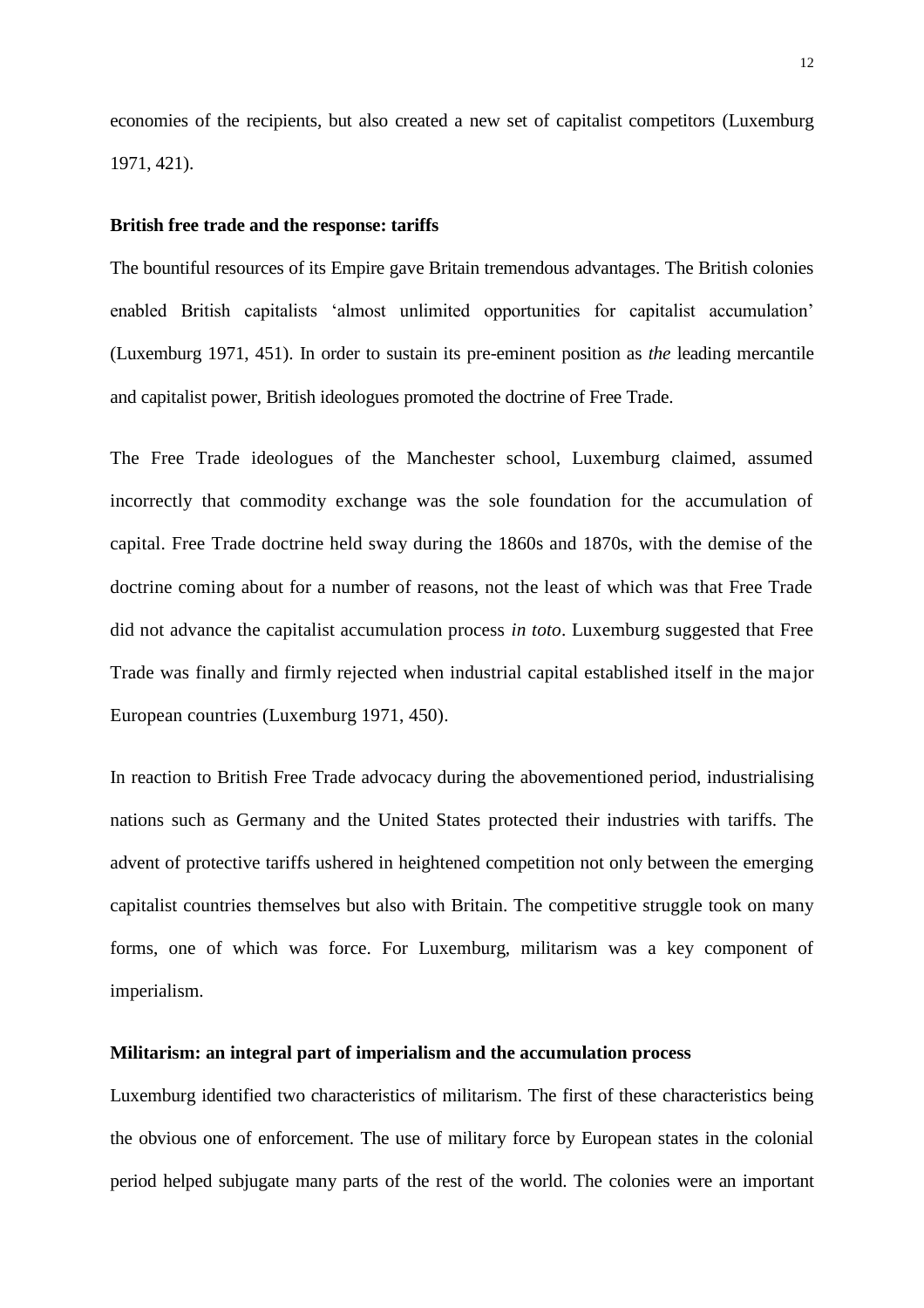source of the wealth that was pivotal in the very beginning of the capitalist accumulation process, or what Marx termed the 'process of primitive accumulation'. The conquering and plundering of the New World and the Indian sub-continent and the maintenance of 'order' was only possible through the use of military forces. With the advent of capitalism as the dominant mode of production in Europe, the armed might of the metropolitan state ensured that commodity based economies and commodity exchange were to become the norm for those places in the world 'where the social structure had been unfavourable to it' (Luxemburg 1971, 454). Military force was also intimately involved in the struggles between the capitalist powers for the division of the non-capitalist regions (Luxemburg 1971, 454).

The second characteristic of militarism, according to Luxemburg, was that it was a special province of accumulation. The argument for militarism as a special part of the accumulation process goes as follows: funding for militarism came via indirect taxes levied on workers and peasants. These indirect taxes lowered the living standards of the workers and peasants but the increased state revenues afforded the opportunity for the state to invest in armaments manufacture. Such state investment gave stability to capitalists operating in the armaments industry. Luxemburg asserted that the armaments industry which in large part was funded through state revenue was nevertheless controlled by capital. The control was enabled by legislation and by the moulding of public opinion by the press (Luxemburg 1971, 464-66).<sup>2</sup>

## **Luxemburg's understanding of imperialism and its relevance**

 $\overline{a}$ 

 $^{2}$  Luxemburg's claim that militarism was a special province of accumulation has been shown to be mistaken. David Yaffe took this claim to task as well as the theorising associated with the Permanent Arms Economy, proponents of which included Michael Kidron, among other things. Yaffe argued that theories concerned with the role of armaments production in capitalist economies were often deficient in their understanding of the importance of the tendency of the rate of profit to fall for capitalist crises. Arguments about the role of armaments production as somehow an investment outlet for surplus capital and thus a new source of surplus value are either explicitly underconsumptionist or 'if consistently developed, are no more than a modified version of the Keynesian theory of effective demand' (Yaffe 1973, 218).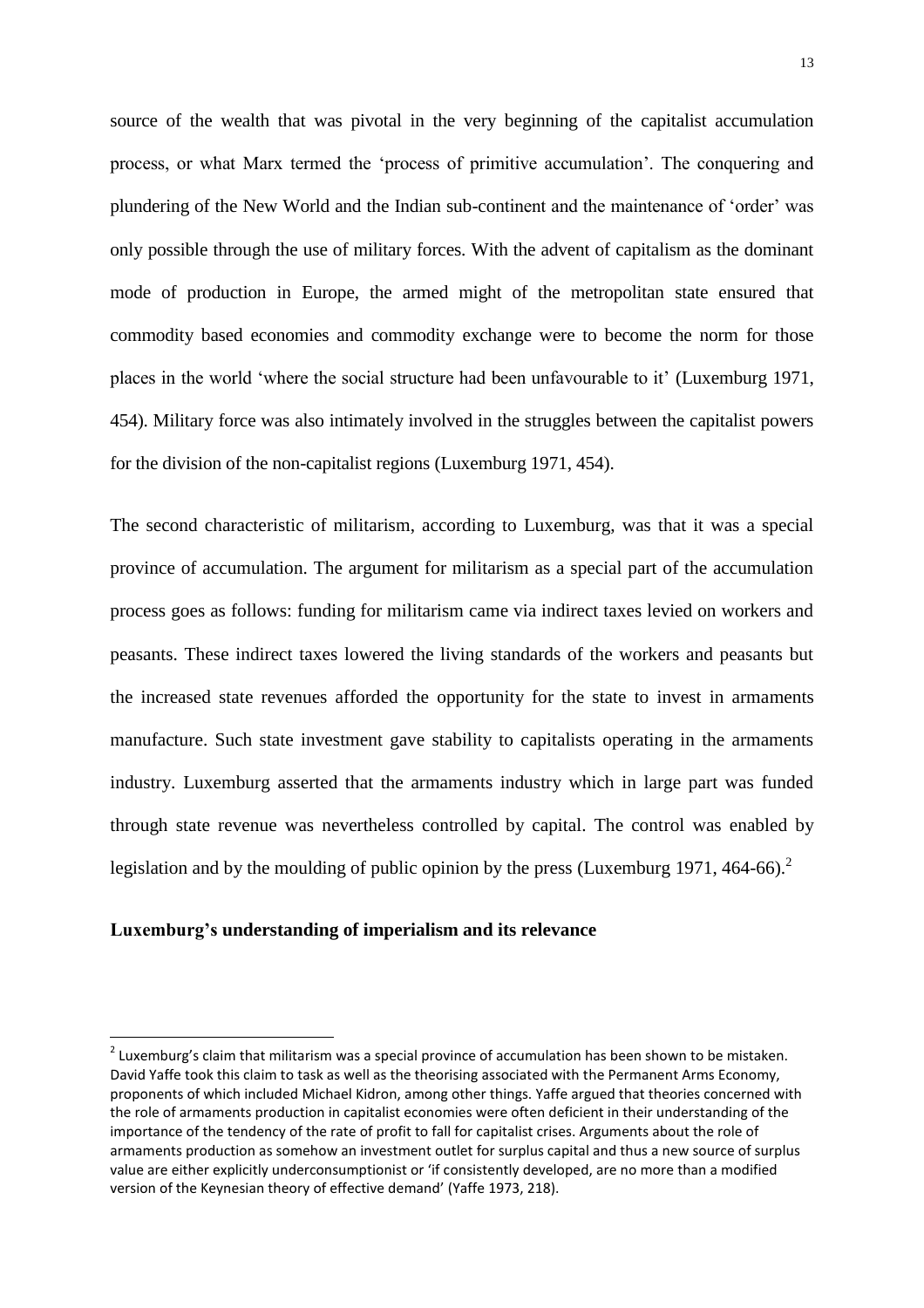Unlike Hilferding, Luxemburg did not see imperialism as a policy or set of policies. Rather, for her, it was a phase of capitalism. Imperialism was a direct result of what Luxemburg claimed was the problem of accumulation, the temporary resolution of which required noncapitalist countries to become outlets for surplus commodities. Lee's claim that Luxemburg's was the first comprehensive theory of imperialism by a Marxist, is exaggerated. It was not comprehensive as her book omitted or gave little attention to a number of features of imperialism, namely the centrality and importance of finance capital, the export of capital, the role of monopoly, as flagged in the work of Hilferding and before him, the British liberal John Hobson's ground-breaking work on the subject.

What Luxemburg's grappling with the problem of accumulation revealed about imperialism though was influential and remains so. Her detailed examination of how the capitalist colonial powers such as Britain and France (and others) had used loans backed up with military force to subjugate and make dependencies of Egypt, Turkey and China exposed the horrors of imperialism. Her case study of how loans for projects such as the Suez Canal had helped subvert the Egyptian economy from what she called a natural economy (based on agricultural production for basic needs) to a commodity economy and thence a capitalist economy (Luxemburg 1971, 429-39) continues to resonate. That is because international loans provided by such institutions as the I.M.F. and various other banks are still powerful weapons in the arsenal of the imperialist powers.

Another important element of Luxemburg's book that has contemporary relevance is her highlighting of militarism and its intimate connection with imperialism. The use of military force blighted the twentieth century and Luxemburg and her comrade Karl Liebknecht were victims of it, being murdered by members of the *Freikorps* on the night of 15 January 1919 (Nettl 1969, 487). The use of force and the threat to use force continues to be a feature of imperialism. One only needs to consider how interconnected the military industrial complex is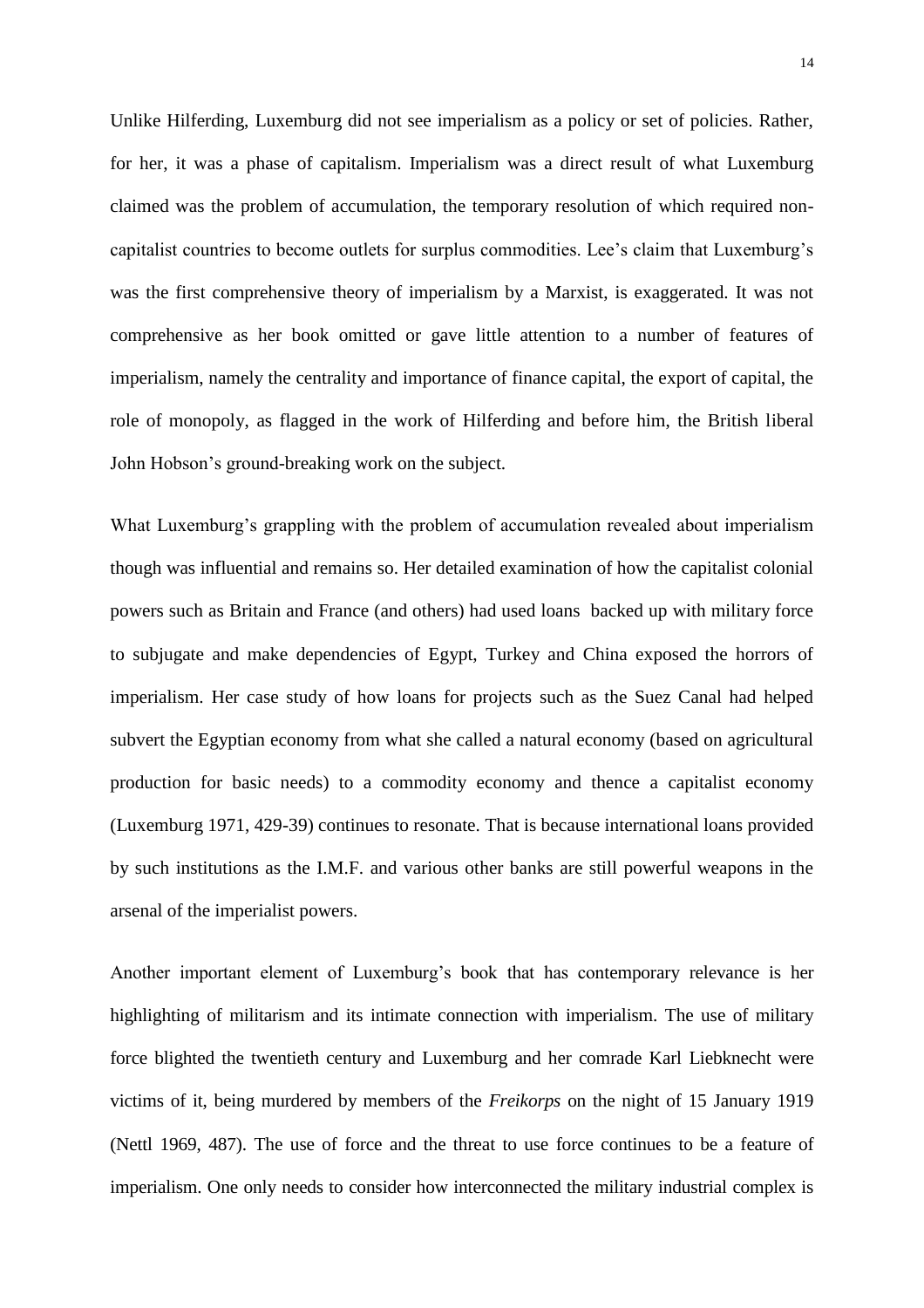with contemporary US imperialism to understand the importance and continued relevance of Luxemburg's early theorising on the symbiotic relationship between militarism and imperialism.

The emphasis that Luxemburg placed on the deleterious impact that capitalist imperialism had on the colonial countries presaged in part the work of various thinkers associated with dependency theory and its later offshoots. The contemporary focus on the impact of imperialism on what is called the Global South can be said to be influenced by Luxemburg's pioneering work. A caveat applies here though. While Luxemburg did show how badly imperialism had affected specific colonial countries, the focus in her book was predominantly on developments in the imperialist countries of Europe.

Luxemburg's understanding of imperialism was predicated on her interpretation of the capitalist accumulation process. Her theorising of imperialism in *The Accumulation of Capital*  was insightful but was lacking in its drawing out of the relationships between the economic and political. That is, for Luxemburg, political phenomena such as foreign policy and international relations in general had their basis in and were determined by the accumulation process: 'In reality, political power is nothing but a vehicle for the economic process' (Luxemburg 1971, 452). Such a narrow and deterministic view of the role of the political in imperialism was a feature that Bukharin's writing on imperialism shared with Luxemburg's.

## **Bukharin's holistic approach: world economy as foundation of imperialism**

Nikolai Bukharin's book *Imperialism and World Economy* (Bukharin 1973) can rightfully be claimed to be the first comprehensive attempt to theorise imperialism by a Marxist. For both Hilferding and Luxemburg the central focus of their books was not imperialism whereas for Bukharin it was. In particular, Bukharin wanted to analyse and thus reveal how global capitalism (the world economy) had necessarily generated capitalist imperialism.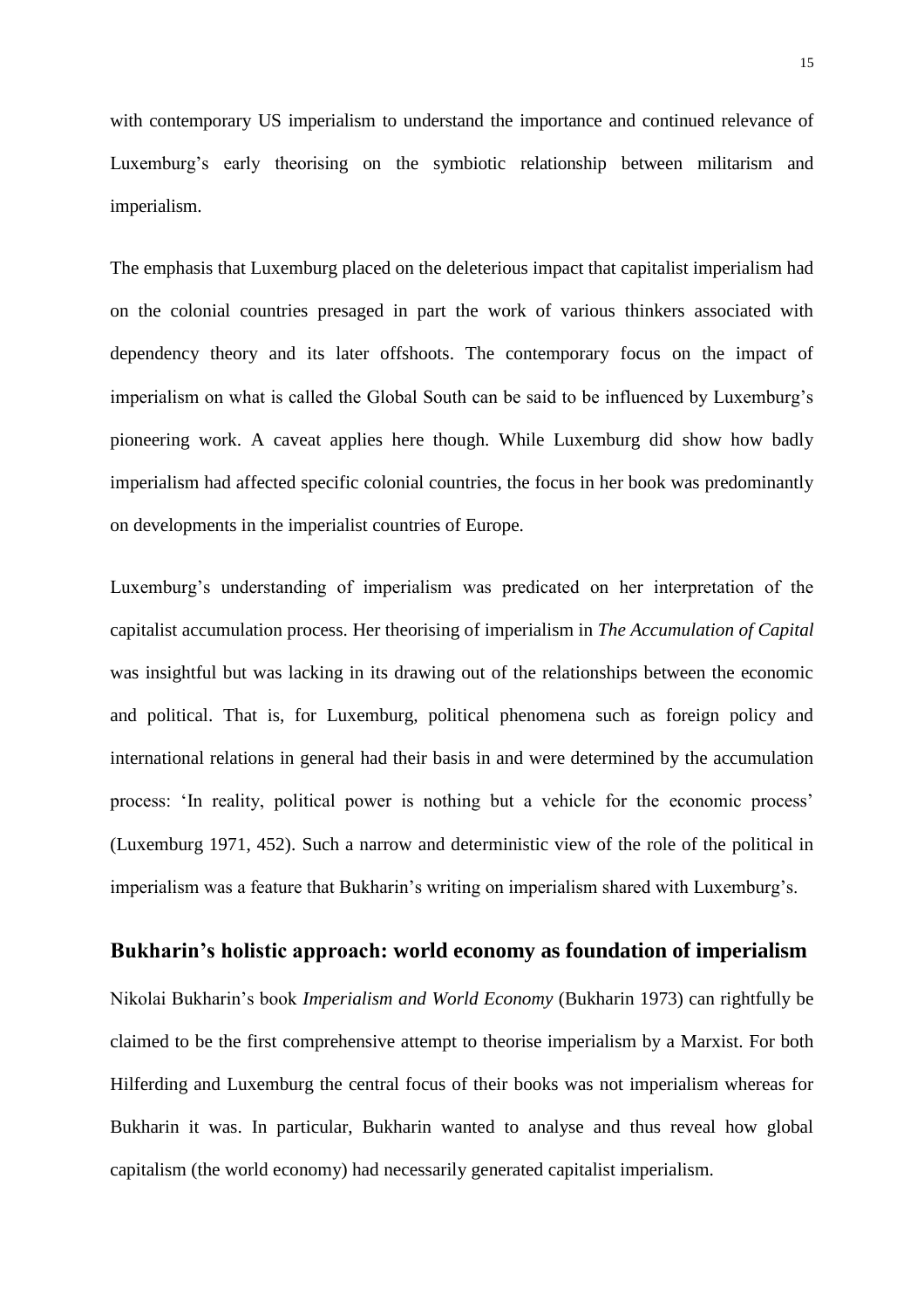Bukharin took up Hilferding's work on finance capital, expanding on the latter's examination of the central role of banks in the German and U.S. economies. Unlike Hilferding, however, Bukharin was not content with limiting the scope of his critical examination of capitalist development to the advanced capitalist nations. Capitalism had grown and changed such that national economies were now subject to the laws of the global market (Howard and King 1989, 245). Not only that but Bukharin concluded that due to changes such as; monopolisation; cartelisation; the concentration and centralisation of capital; and state intervention, the law of value did not operate in national economies. Rather the law of value only operated at the international level. National economies were integrated into the world economy and were subjected to the laws of the latter. Capitalism, Bukharin argued, had been transformed from its early incarnation of competitive capitalism to monopoly capitalism. Monopoly capitalism was in turn the basis for 'organised' state capitalism (Howard and King 1989, 246).

## **Bukharin's analysis of the world economy**

The anarchical, unplanned nature of the capitalist accumulation process that was a feature of national economies in the competitive era of capitalism, was still a central element of the world economy, Bukharin claimed. The world economy was also characterised by a division of labour which when combined with the uneven development of productive forces at the national and international levels, produced different types of economies and production spheres. There was a clear bifurcation in the world economy with, on the one hand, predominantly agricultural countries and on the other hand predominantly industrial countries. Bukharin highlighted the extensive connections between countries as well as 'intensive, thicker networks' (Bukharin 1973, 28) that drew the non- capitalist regions further into the vortex of global capitalism.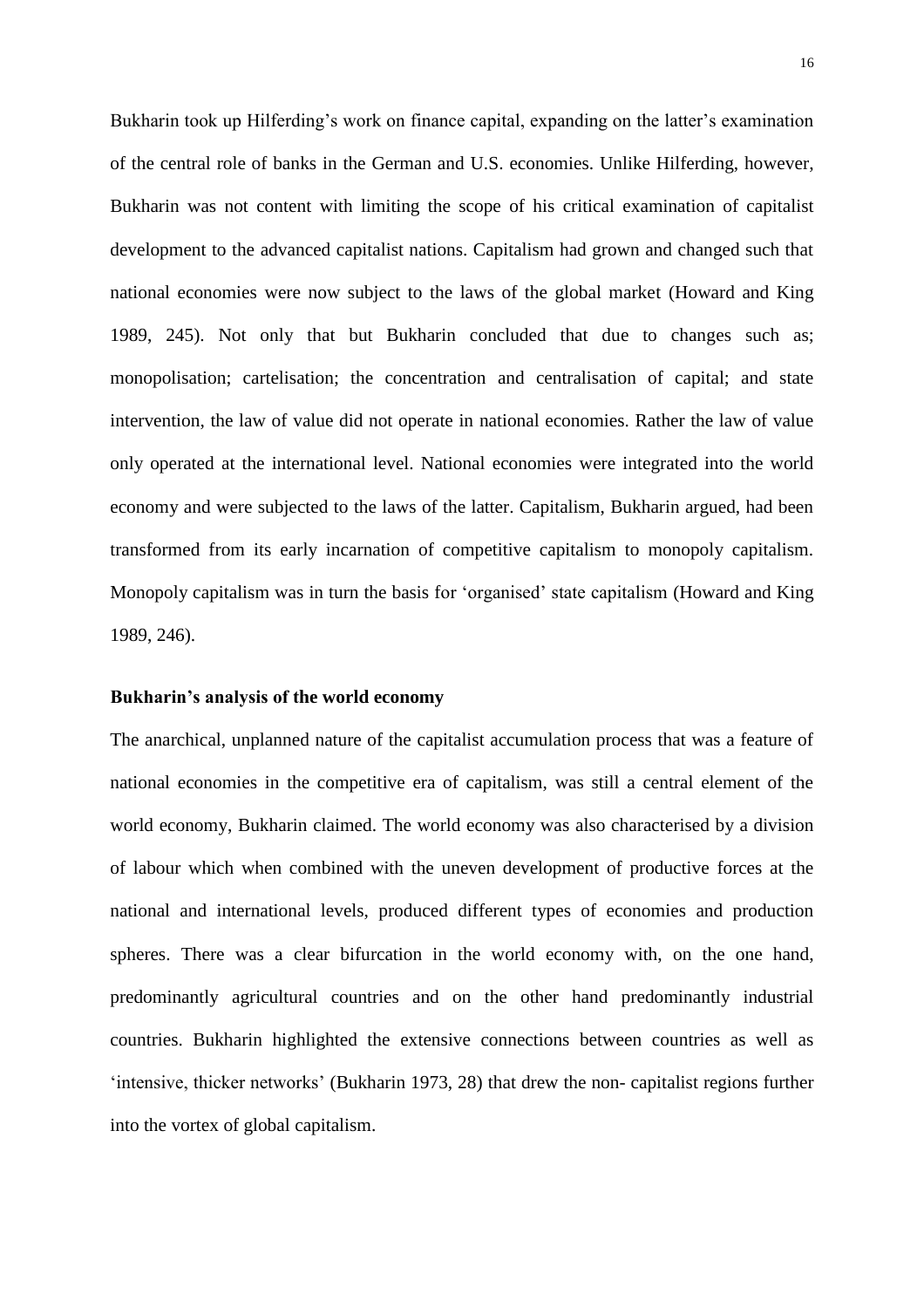Technical progress impelled prodigious growth in production processes. Bukharin noted the qualitative and rapid leap that had occurred in the productive forces of world capitalism due to advances and improvements made by the application of electricity, internal combustion motors, turbines and chemical discoveries. In short, the intertwining of science and industry to a high degree generated the rapid improvements in production processes occurring in the late nineteenth and early twentieth century (Bukharin 1973, 28-9).

Building on Hilferding's analysis of the central role of German banks in the German national economy, Bukharin revealed that British, French and Dutch banks did not confine themselves to just their home economies; they extended their reach into their colonies as well. In their national economies though, these banks were in such close relationships with industrial capital that, as Hilferding revealed, the banking and industrial capital nexus had given rise to a new entity- finance capital. Finance capital had cemented its place as a central element of the European national economies. With technical progress accelerating the productive forces combined with the rise of finance capital and monopolies, industry had been made 'over into one organised system' (Bukharin 1973, 52).

The organised system Bukharin delineated was the result of the competitive laws of capitalism winnowing out the weaker capitalist competitors which in turn led to the concentration and centralisation of capital. In addition, finance capital played a key part in directing investment in the production process, thus helping establish organisational connections in all branches of production. Another crucial element in this organised capitalism was the active interventionist role of the state.

Incorporated into the European national accumulation processes, the state not only played an active interventionist role but it became part of what Bukharin called a 'state capitalist trust'. That was not all; the state became an owner or stake-holder in various enterprises. The prime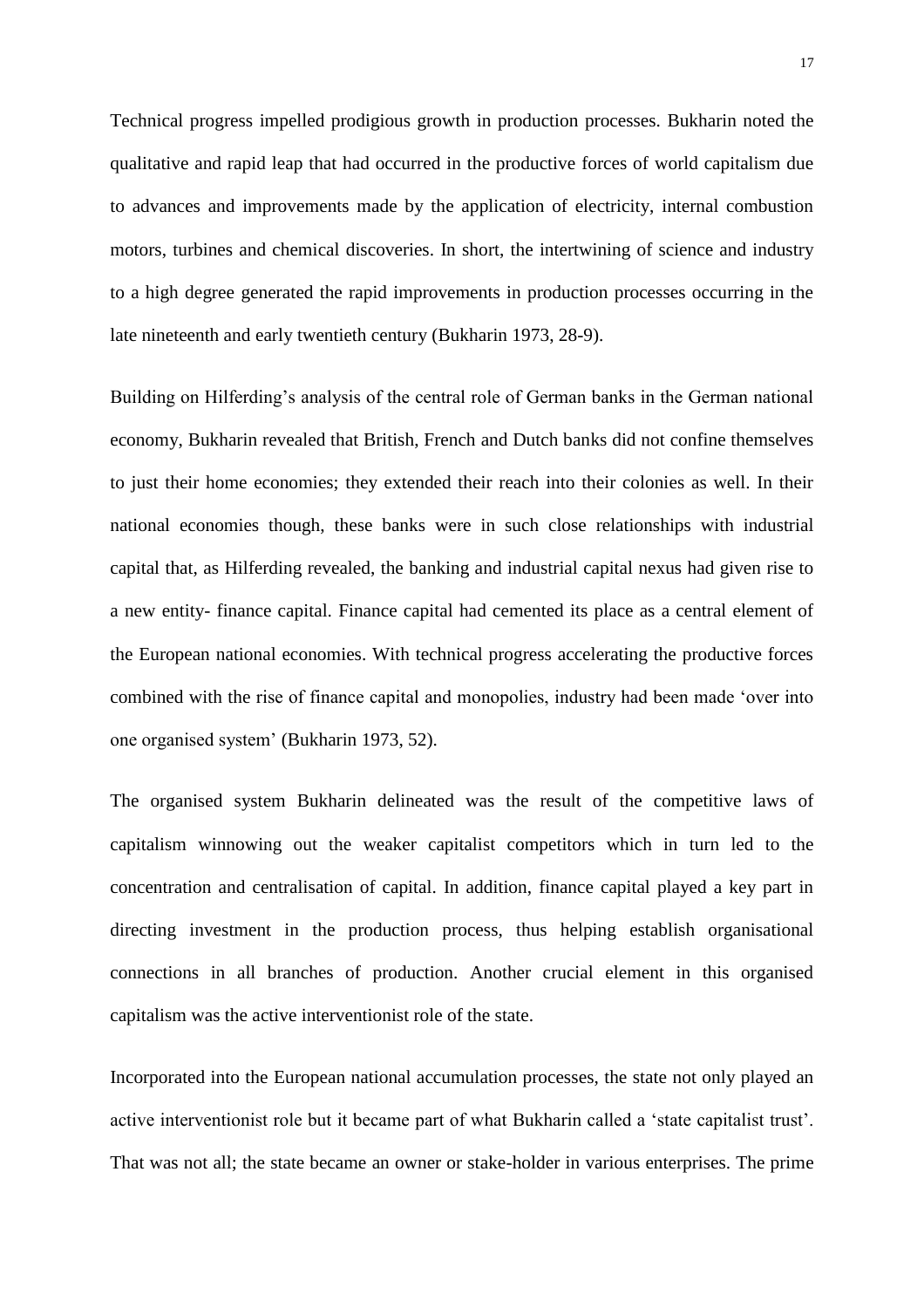example of a 'state capitalist trust' was the war-time German state, which immersed itself in all the sectors of the economy, regulating, directing production, ensuring military needs were met. In Bukharin's mind, the war-time German state showed how economic needs and requirements determined state functions (Bukharin 1973, 63).

Out of all these developments, Bukharin identified a new phase in capitalism, that of state capitalism, which was a result of the economic, social and political conditions that had prevailed for the two decades in the lead up to World War One. The advent of cartels, tariffs, monopolisation, the coming together of finance capital and the state in state capitalist trusts, culminating in highly organised state capitalism spelt the end of competitive capitalism at the national level. State capitalism, Bukharin argued, had seen the elimination of competitive capitalism in the national economies but not at the level of the international or world economy. Competition in the world economy was intensified. As mentioned above, the anarchical, unplanned nature of capitalism during its competitive phase, still existed but was now part of the world economy, rather than in the national economies.

## **Imperialism grew out of changes to the capitalist world economy**

The intensification of competition and tension in the world economy ensured that conflicts and militarism were unavoidable. As noted by Bukharin, prior to the outbreak of the war, it had been the people of the colonies that had borne the brunt of the barbarism, waste and destruction of imperialism. With the coming of the war in Europe it was now the working classes in the capitalist heartlands that experienced the excesses of imperialism, with levels of death and destruction never before witnessed in the world. The 'few pennies' and other advantages that the European proletariat received from the colonial policies of the metropolitan powers could not make up for the 'millions of butchered workers … to the vandalism of plundered productive forces, to [the] high cost of living and starvation' (Bukharin 1973, 167).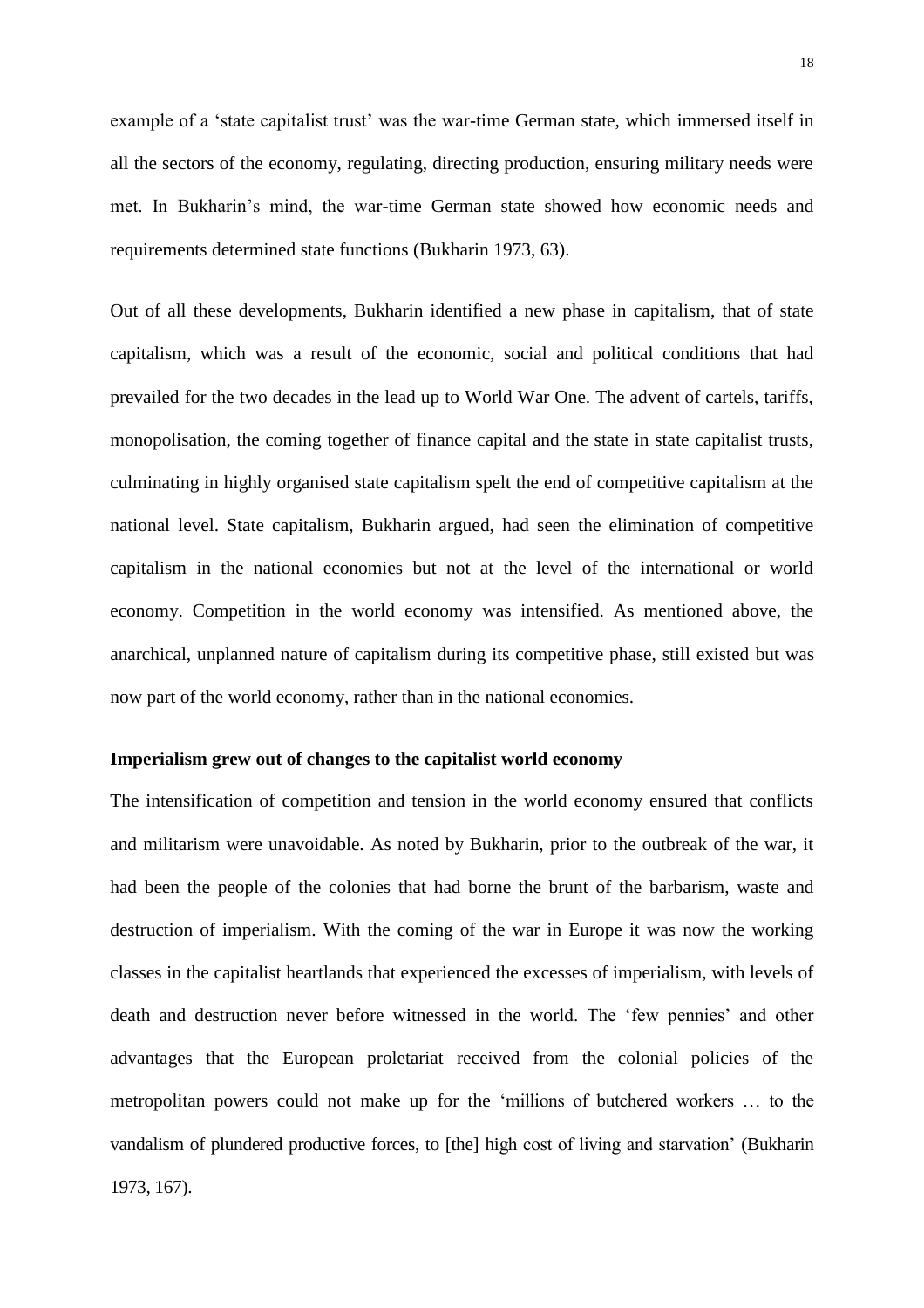Bukharin had no doubt that imperialism was not just aberrant policy or policies that could be corrected or reversed. Imperialism was a direct result of the developments in the world economy that had occurred since the supplanting of the competitive era of capitalism by state capitalism. Bukharin was scathing of the reformist position on imperialism adopted by people such as Kautsky and Hilferding. Both Kautsky and Hilferding believed that imperialism and its excesses could be mitigated by policy changes, that imperialism was not a necessary byproduct of the capitalist world economy (Bukharin 1973, 142-3). Such an understanding of imperialism was profoundly wrong, Bukharin claimed, and it was the bankruptcy of the leaders of the Second International such as Kautsky with their reformist views on imperialism that did their part in enabling the working classes of Europe to be plunged into the murderous maw of the First World War.

The buck did not stop with the reformist leaders of the Second International though. Imperialism was the cause of the war and it was the state capitalist trusts of each belligerent nation that were both primarily and equally responsible for the carnage. Moreover, imperialism would always cause wars and the only way to stop wars was to get rid of imperialism. Socialist Revolution, not reformism, could only achieve the goal of sweeping away imperialism. Overcoming imperialism, overthrowing the 'dictatorship of finance capital' and smashing the bourgeois state required 'the dictatorship of the revolutionary proletariat'(Bukharin 1973, 170).

#### **The role of the state in Bukharin's imperialism theory**

As with Hilferding and Luxemburg, Bukharin's portrayal of the role of the state in his theorising of imperialism was instrumentalist and simplistic. Missing from his analysis of the state was the complexity of class struggle, the contestation between classes and within the ruling class itself. Bukharin: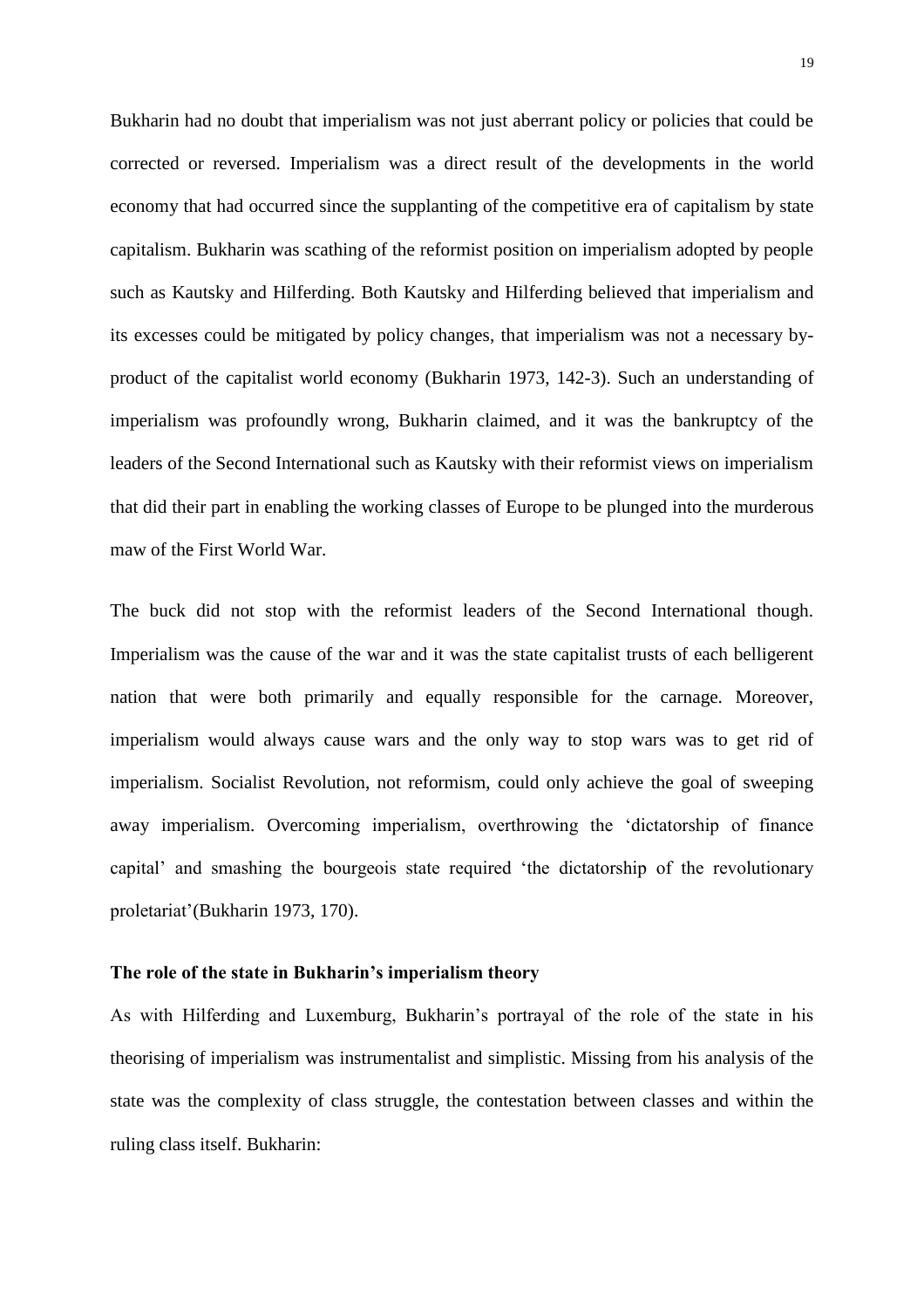The fact is that the very foundation of modern states as definite political entities was caused by economic needs and requirements. The state grew on the economic foundation; it was only an expression of economic connections; state ties appeared only as an expression of economic ties (Bukharin 1973, 73).

Bukharin based his understanding of the role of the state on the classical Marxist position as set forth by Marx and Engels in *The Communist Manifesto* namely that 'the executive of the modern state is but a committee for managing the common affairs of the whole bourgeoisie'(Marx 1973, 69). However, Bukharin, in his contempt for the reformist position of Kautsky and the latter's naïve belief in the possibility of attaining socialism via parliamentarism, oversimplified the role and functions of the state. Bukharin claimed that in the era of imperialism, bourgeois parliaments were merely decorative, functioning by and large to pass on decisions made by businessmen's associations, giving formal approval to 'the collective will of the consolidated bourgeoisie as a whole' (Bukharin 1973, 128). In positing the state as a mere rubber stamp for bourgeois class interests in the period of state capitalism/imperialism, Bukharin was able to dismiss Kautsky's reformist utopian ideas about parliamentarism and the state. Though in doing so, Bukharin rendered the political superstructure as completely subordinate and overdetermined by the economic base.

Vivek Chibber astutely points out that the classical Marxists' handling of the state's role in imperialism, omitted 'the political mediation of the deep economic forces that [were] taken to be driving imperial projects'(Chibber 2004, 429). Hilferding, Luxemburg, Bukharin and Lenin, Chibber argues, assumed that 'the state did not figure as an independent factor in explaining imperialism, mainly because they functioned with a fairly simple notion of the state-capital relation' (Chibber 2004, 429). The concepts of state capitalist trusts and state capitalism as offered up by Bukharin are prime examples of fairly simple notions of the state-capital relation.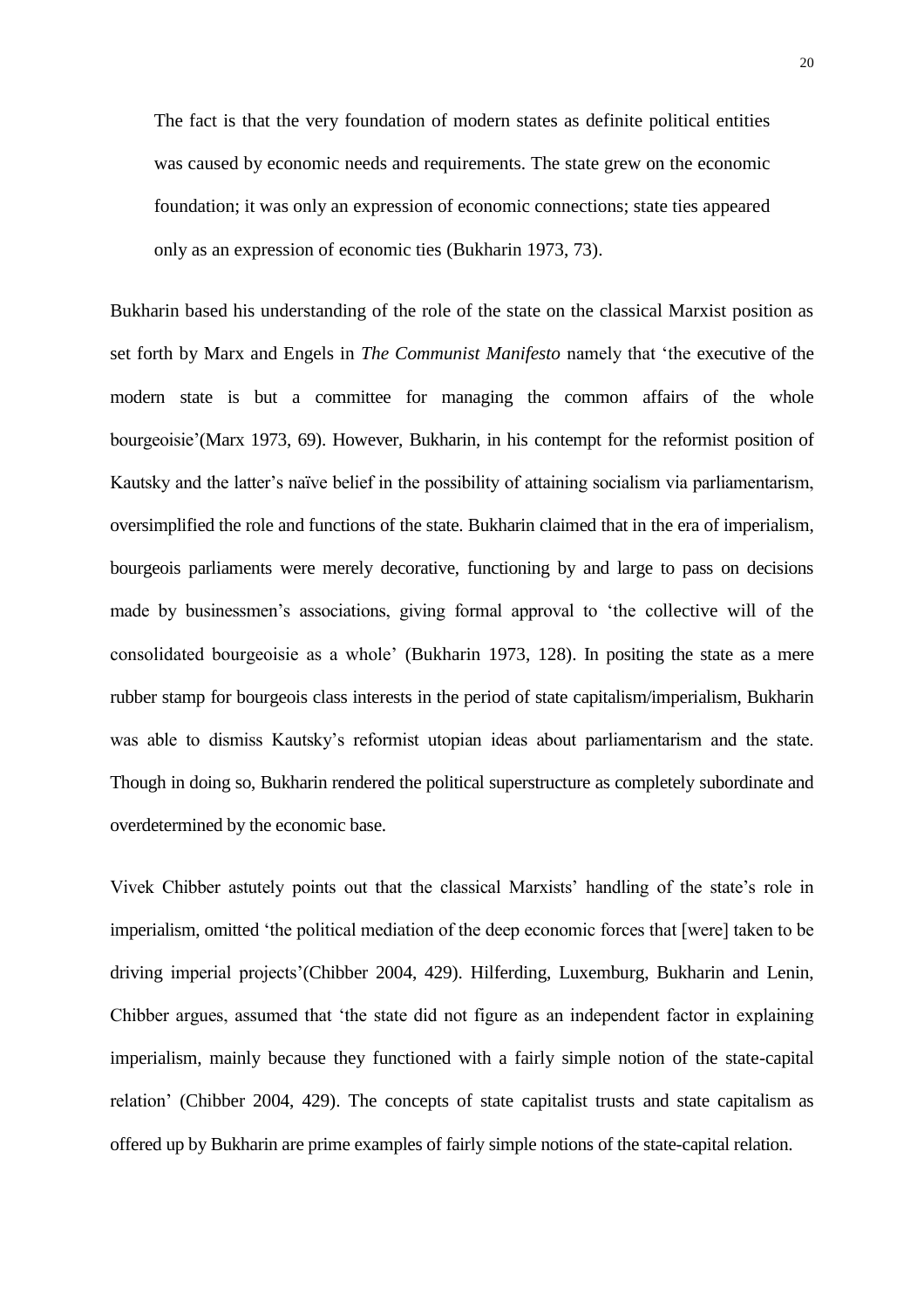Bukharin's concept of state capitalism with its associated claim about the competition amongst capitals only being found in the world economy and not in national economies, was disputed by Lenin. Both Lenin and Bukharin were in agreement about monopoly capitalism heralding the end of *laissez faire* capitalism. They parted company over whether the monopolisation process had completely eliminated competition in the national economies of the capitalist powers. Unlike Bukharin, Lenin did not see monopoly capitalism as a monolithic process; monopolies and trustification did not abolish competition and internal crisis in the national economies of the advanced capitalist countries. According to Lenin, a less monolithic picture was observable, one that saw a mixture of free competition and monopoly within the advanced capitalist economies (Cohen 1970, 448-9). Monopolisation was not as all-encompassing as Bukharin suggested, rather, Lenin argued, monopolisation was only partially achieved which exacerbated internal crises in individual capitalist economies. Conflicts of interest between the monopolistic and competitive sectors showed that competitive pressures still existed.

Bukharin's conceptualising of state capitalism did not adequately engage with how important and influential uneven development of capitalism was, both within nations and in the world economy. Uneven development had a direct bearing on the relative strengths of the capitalist powers and was a crucial part of the economic basis of the military rivalries between the great European powers (Howard and King 1989, 249). Bukharin and Lenin agreed about imperialism being a necessary product of the monopoly stage of capitalism and that war was an unavoidable feature of imperialism. Their views diverged on aspects of monopolisation, competition and the world economy but their differences here were not antagonistic; after all, Lenin wrote an introduction for Bukharin's book (Buchanan 1976, 69) (Cohen 1970, 449) (Howard and King 1989, 249).

## **Bukharin's imperialism theory: strengths, weaknesses and relevance**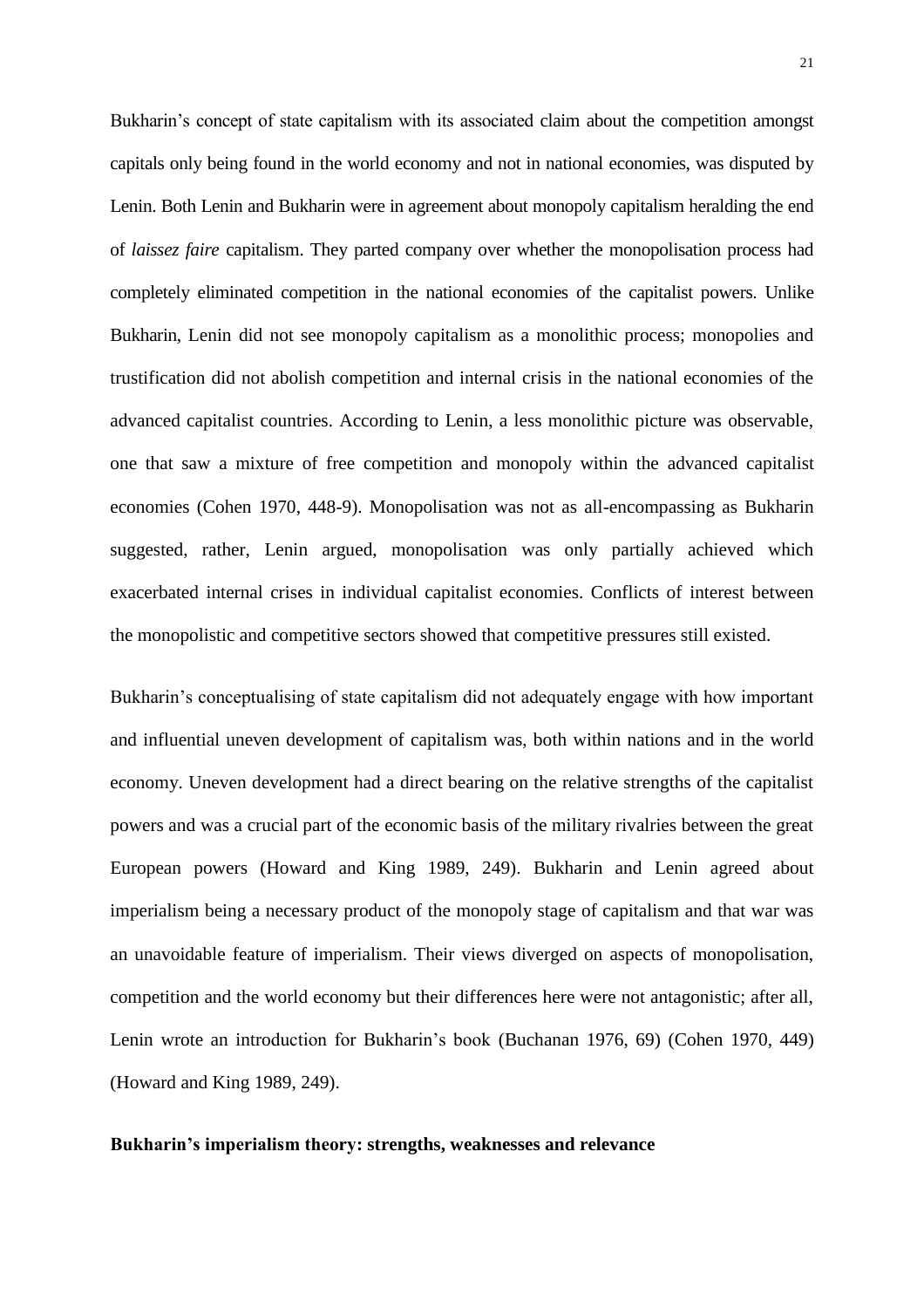Notwithstanding the problems in simplifying some of the complexities of the political and economic components of imperialism, as detailed above, there are a number of strengths in Bukharin's theorising. To Bukharin goes the honour of producing the first comprehensive Marxist account of imperialism. In *Imperialism and World Economy*, which Bukharin finished writing in 1915, Hilferding's insights found in *Finance Capital* such as the genesis of finance capital, organised capitalism, cartelisation and capital export were skilfully extended and synthesised to create a coherent and logically consistent theory of imperialism. Bukharin highlighted the importance of the capitalist world economy not only for the accumulation process but also for its being an integral element in and bedrock of imperialism. Bukharin's propositions about the relationships between the international and national economies, were noteworthy and provocative.

The aim of Bukharin's book was to provide a theory that would account for the outbreak of the war that drew in the major European powers, and underscore the connections between monopoly capitalism, capitalist expansion, the state and inter-imperialist rivalry. Unlike reformists such as Kautsky, who posited imperialism as a policy or set of policies subject to reform, Bukharin saw imperialism as a policy of finance capital, a policy which was not only incapable of being reformed, but which inevitably led to militarism and war. The ruinous policy of imperialism could only be addressed by smashing the state and replacing the 'dictatorship of finance capital' with the 'dictatorship of the revolutionary proletariat' (Bukharin 1973, 170). Any other course was either liberalism, dangerously utopian or misleading. In this and in other respects, Bukharin's book critically examined several of the topics found in Lenin's book published a year later in 1916.

For Alex Callinicos, Bukharin's contribution to Marxist imperialism theory continues to have relevance as it forms the basis, along with Lenin's work on imperialism, of his own attempt to theorise twenty-first century geopolitics and global capitalism. Callinicos identifies three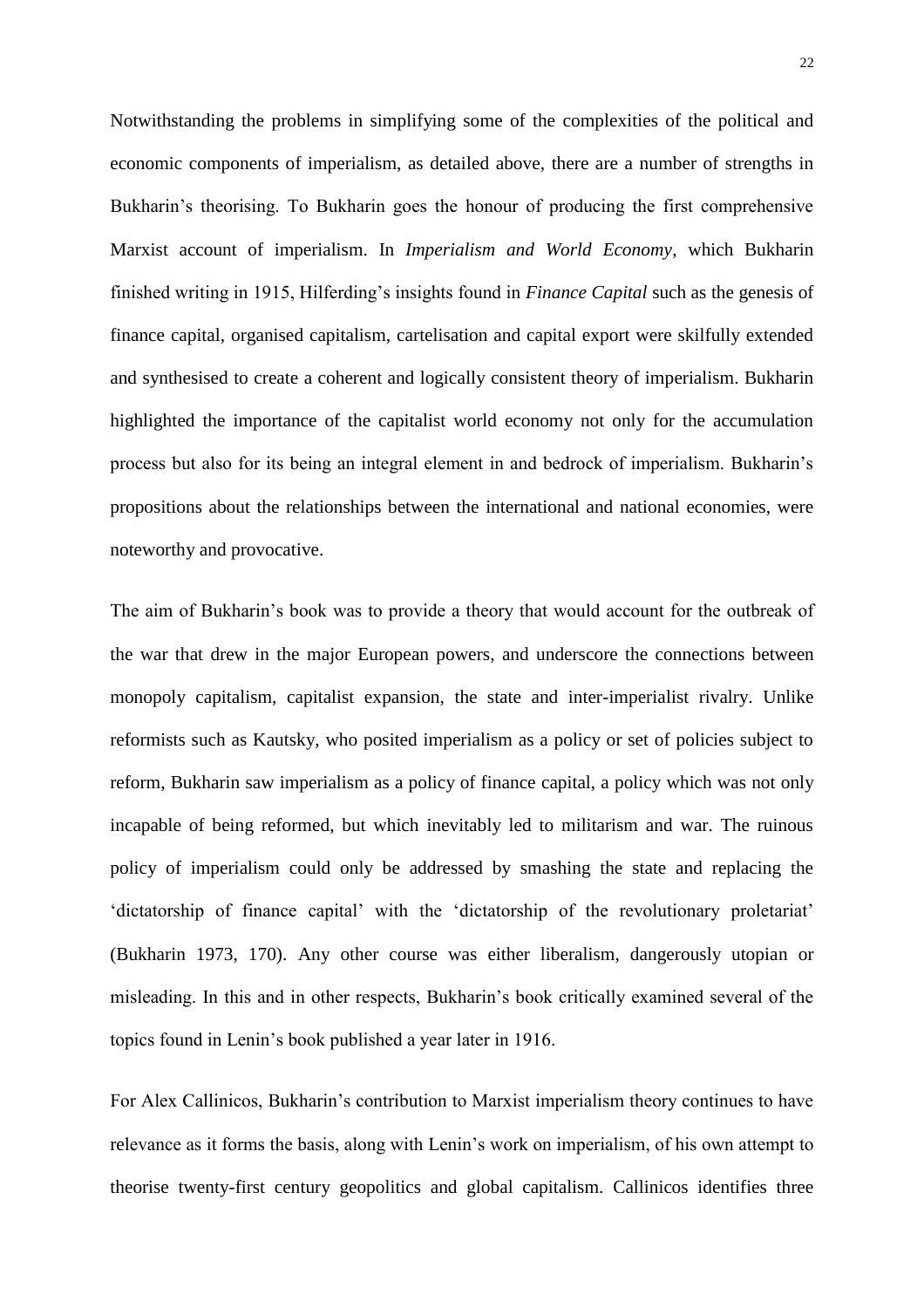major strengths of Bukharin's analysis of imperialism. The first being 'the greater rigour, consistency, and economic sophistication that he brings to the subject in comparison to Lenin' (Callinicos 2009, 52). The second is that with the fusion of capital and the nation-state in state capitalism, a development which had its apogee in war-time Germany, Bukharin was able to 'integrate into [his] analysis the retreat from laissez-faire very visible in late nineteenthcentury economic policy making…', the spread of protectionism and the arrival of 'the statedirected war time economies of the First World War' (Callinicos 2009, 52). The third strength of Bukharin's writing on imperialism is the highlighting of the centrality of the world economy in the capitalist accumulation process and in imperialism. He thus 'established a bridgehead that can help connect the classical Marxist theory of imperialism with the world economy of our own day' (Callinicos 2009, 52). While Callinicos's claims about the sophistication of Bukharin's analysis of the capitalism of his time can be questioned in the light of the critical comments outlined above (in particular, the simplistic and instrumentalist theorising of the state that is a feature of Bukharin's state capitalist trusts and state capitalism), Callinicos demonstrates in his own work that the classical Marxist theories, if handled critically and undogmatically have much to offer in advancing our understanding of twenty-first century imperialism.

## **Lenin's analysis of imperialism: the benchmark theory**

In a collection of essays marking the centenary of the First World War and its shaping of world politics, Alexander Anievas underscores the influence that Lenin's book on imperialism has had for a critical Marxist understanding of that time. Anievas suggests that there has been a dearth of Marxist writers attempting to theorise the war's origins, 'which may very well have to do with the long legacy cast by Lenin's theory of imperialism, and the orthodoxy this imposed on many subsequent generations of Marxists'(Anievas 2016, 96). Such has been the influence of Lenin's *Imperialism, the Highest Stage of Capitalism* (Lenin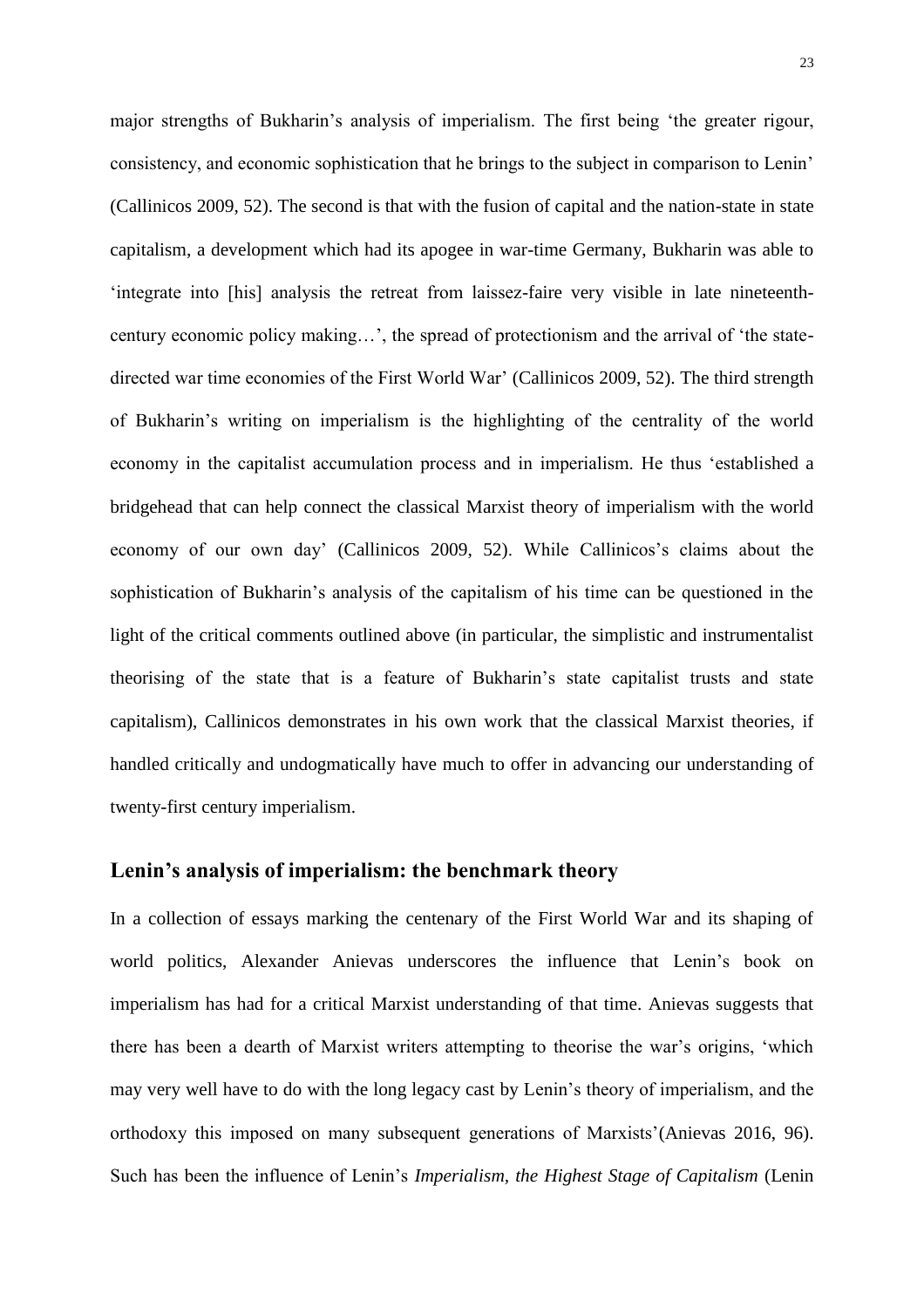1973) that for many Marxists and non-Marxists alike, it is Lenin's work that was and remains the benchmark of imperialism theory.

## **Lenin's use of Hilferding's findings**

Lenin incorporated a number of the findings made by Hilferding into his own analysis. Concentration and centralisation of capital; capitalist competition necessarily giving rise to monopolies; the surpassing of *laissez-faire* capitalism by the new era of monopoly capitalism; the advent of the melding of banking and industrial capital to form finance capital; the formation of cartels and trusts; these were features of contemporary capitalism that Hilferding especially, brought to the fore in *Finance Capital* and which Lenin elaborated on in his book.

Concentration and centralisation of capital led inexorably to monopolisation concluded Lenin. He came to this conclusion by reviewing the growth of large US and German corporations: '… at a certain stage of its development, concentration itself... leads right up to monopoly; for a score or so of giant enterprises can easily arrive at an agreement, while on the other hand, the hindrance to competition, the tendency towards monopoly, arises from the very dimensions of the enterprises' (Lenin 1973, 14).

Another development contributing to the consolidation of capitalist enterprises that Lenin adopted from Hilferding was the process of combination. That is, different branches of a particular industry amalgamating under the patronage of one corporate entity. Lenin cited pigiron production and steel making as examples of the combination process (Lenin 1973, 14). There were real benefits for a combined corporate entity; stable rates of profit and the removal or smoothing out of trade fluctuations.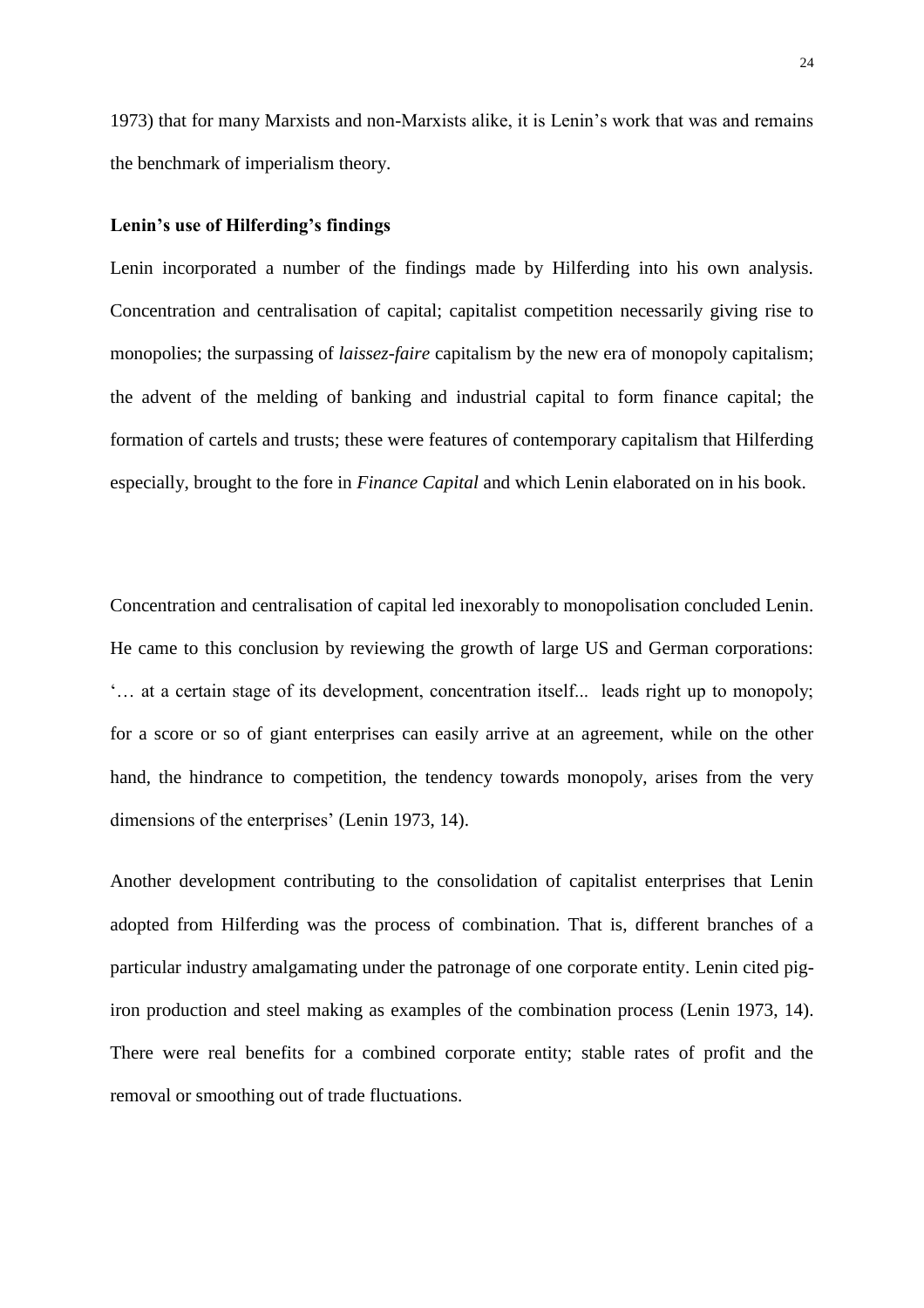In Germany, the influence of concentration and combination was profound. There, in various industries, large enterprises were transformed into giant enterprises and these giants were 'backed up and directed by a half dozen big Berlin banks' (Lenin 1973, 16). The processes of concentration and combination were not limited to the emerging capitalist powers Germany and the US, Lenin asserted. In Britain, which had not sought to protect its industries behind tariff walls and had thus not seen the rise of cartels as in Germany, monopolist alliances had arisen when competition reduced the number of enterprises to a dozen or so (Lenin 1973, 17). Lenin claimed that the concentration of production was a general law of capitalist development, a law that was independent of differing national policies regarding tariffs versus free trade for example.

The shift from the era of free competition to the era of monopoly capitalism occurred over three stages. The first stage started in the 1860s during the free competition era, when monopoly was in an embryonic stage. The crisis year of 1873 witnessed the development of cartels. Cartelisation became one of the cornerstones of economic life during the boom years of the late nineteenth century and the subsequent crisis of 1900-1903. By the close of this stage, capitalism had transformed into imperialism (Lenin 1973, 20).

## **The role of the banks**

The importance of banks in the shift from competitive era capitalism to monopoly capitalism and thus capitalist imperialism was emphasised by Lenin. The banks had grown '…into powerful monopolies having at their command almost the whole of the money capital of all the capitalists and small businessmen and also the larger part of the means of production and of the sources of raw materials of the given country and in a number of countries '(Lenin 1973, 31). Banks too were subjected to the same processes of concentration, cartelisation and monopolisation that they promoted in German industries; starting as 'middlemen in the making of payments' they became fewer in number and bigger in size (Lenin 1973, 31)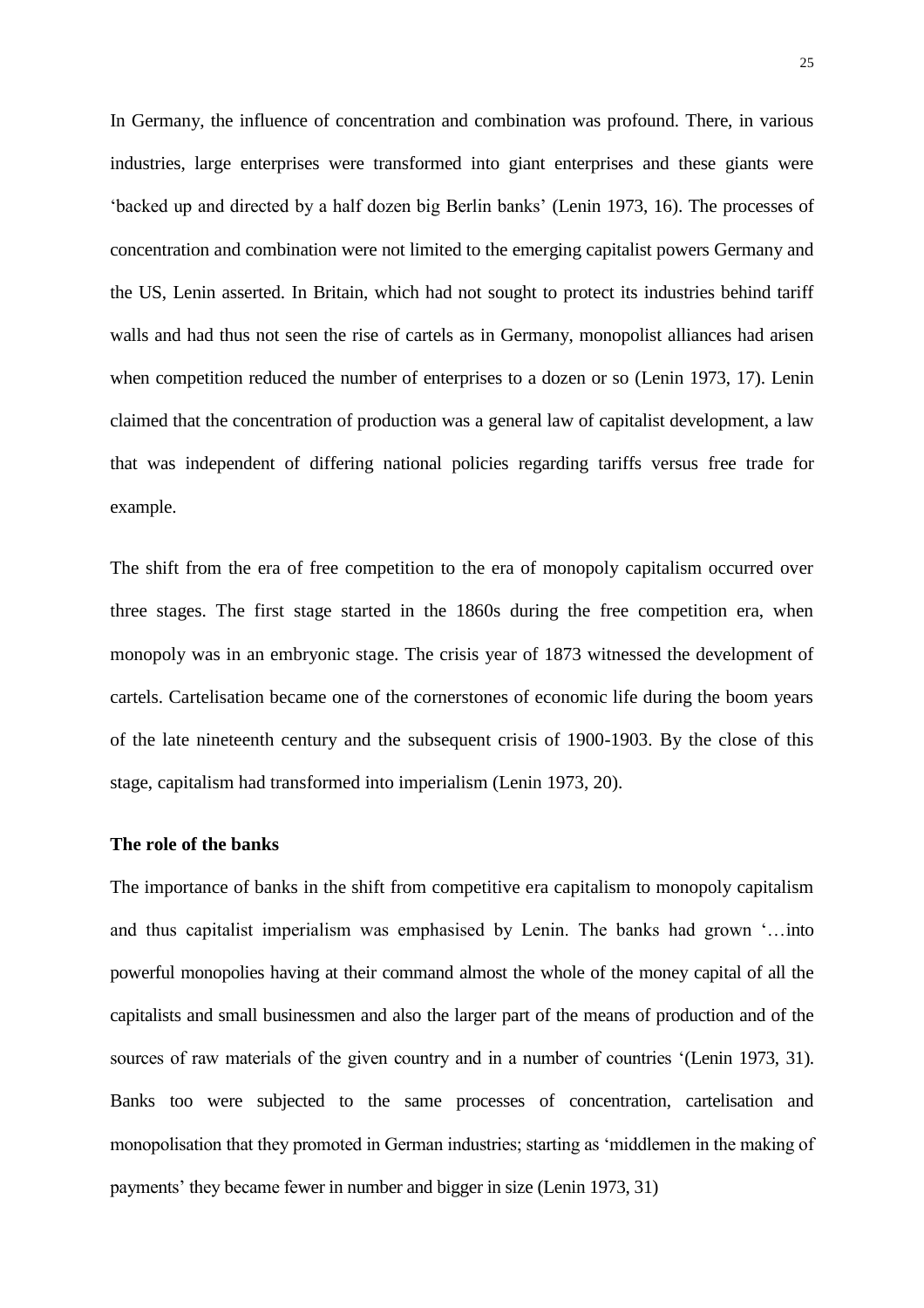Both Hilferding and Bukharin stated that the tight connections between banks and industry were noteworthy developments in the new stage of capitalism. Lenin illustrated the strong connections thus:

Six of the biggest Berlin banks were represented by their directors in 344 industrial companies; and by their board members in 407 others, making a total of 751 companies. In 289 of these companies they either had two of their representatives on each of the respective Supervisory Boards, or held the posts of chairmen. We find these industrial and commercial companies in the most diverse branches of industry: insurance, transport, restaurants, theatres, art industry, etc. On the other hand, on the Supervisory Boards of these six banks (in 1910) were fifty-one of the biggest industrialists, including the director of Krupp, of the powerful 'Hapag' (Hamburg-American Line)... From 1895 to 1910, each of these six banks participated in the share and bond issues of many hundreds of industrial companies (the number ranging from 281 to 419) (Lenin 1973, 45).

## **Finance capital and financial oligarchy**

Hilferding defined finance capital as capital controlled by banks but put into use by industrialists. Missing from Hilferding's understanding of finance capital, Lenin asserted, was the influence of monopoly (Lenin 1973, 52). One other thing missing from Hilferding's analysis of finance capital was the concentration of power in the hands of a few people in the upper echelons of finance capital, that is, a financial oligarchy. Lenin claimed that with the command of staggering sums of money which generated massive profits, finance capital and the financial oligarchy could penetrate into every area of public life, no matter what form of government (Lenin 1973, 67). Members of the financial oligarchy were at a remove from the production process, content to act as rentiers, living off the income that came their way due to their control of finance capital. The concentration of financial power in the hands of the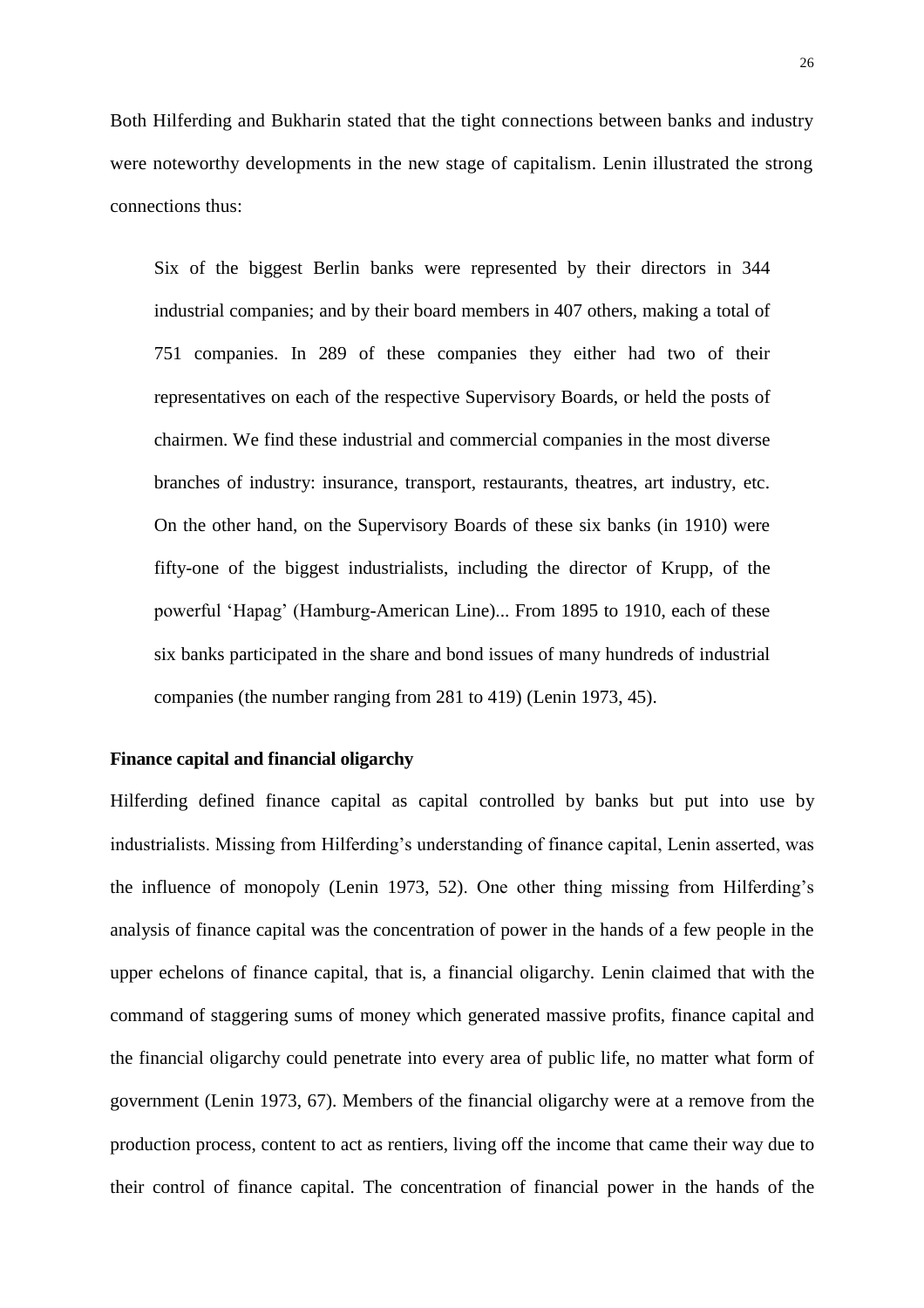financial oligarchy was mirrored at the national level, with Britain, France, Germany and the US being the dominant financial powers. In the early twentieth century, then 'nearly the whole of the rest of the world is more or less the debtor to and tributary of these international banked countries, these four "pillars" of world finance capital'(Lenin 1973, 71-2).

#### **Capital export**

Drawing further on Hilferding's work (and in this instance also on the work of Hobson) Lenin emphasised the importance of the export of capital. In the era of monopoly capitalism, the lure of high profits that could be drawn from the so-called backward countries was impossible to resist. In addition to high profits other factors promoted capital exports, factors such as the lack of capital in the less developed countries, cheap raw materials, cheap land and low wages. Moreover, the established capitalist nations were finding it difficult to find profitable investments in their home economies; a situation that Lenin termed 'overripe' capitalism (Lenin 1973, 73-4).

Each of the major capital exporting countries had their preferred zones where they sent their capital. The British sent their capital to their colonies mostly, whereas the French directed the major part of their capital exports to other parts of Europe and Russia. Germany, with little in the way of colonial possessions in 1910 sent capital to the US and other parts of Europe as well (Lenin 1973, 75-6).

Having distinct zones of capital export marked out, and with colonies subservient to particular colonial powers, Lenin concluded that two things were apparent concerning the capitalism and imperialism of that conjuncture. The first was that cartels, trusts, syndicates and monopolist capitalist combines had divided the world up amongst themselves economically. Second was that the Great Powers had divided up the world's territories amongst themselves; that is, the geopolitical division of the globe had been accomplished (Lenin 1973, 79, 89).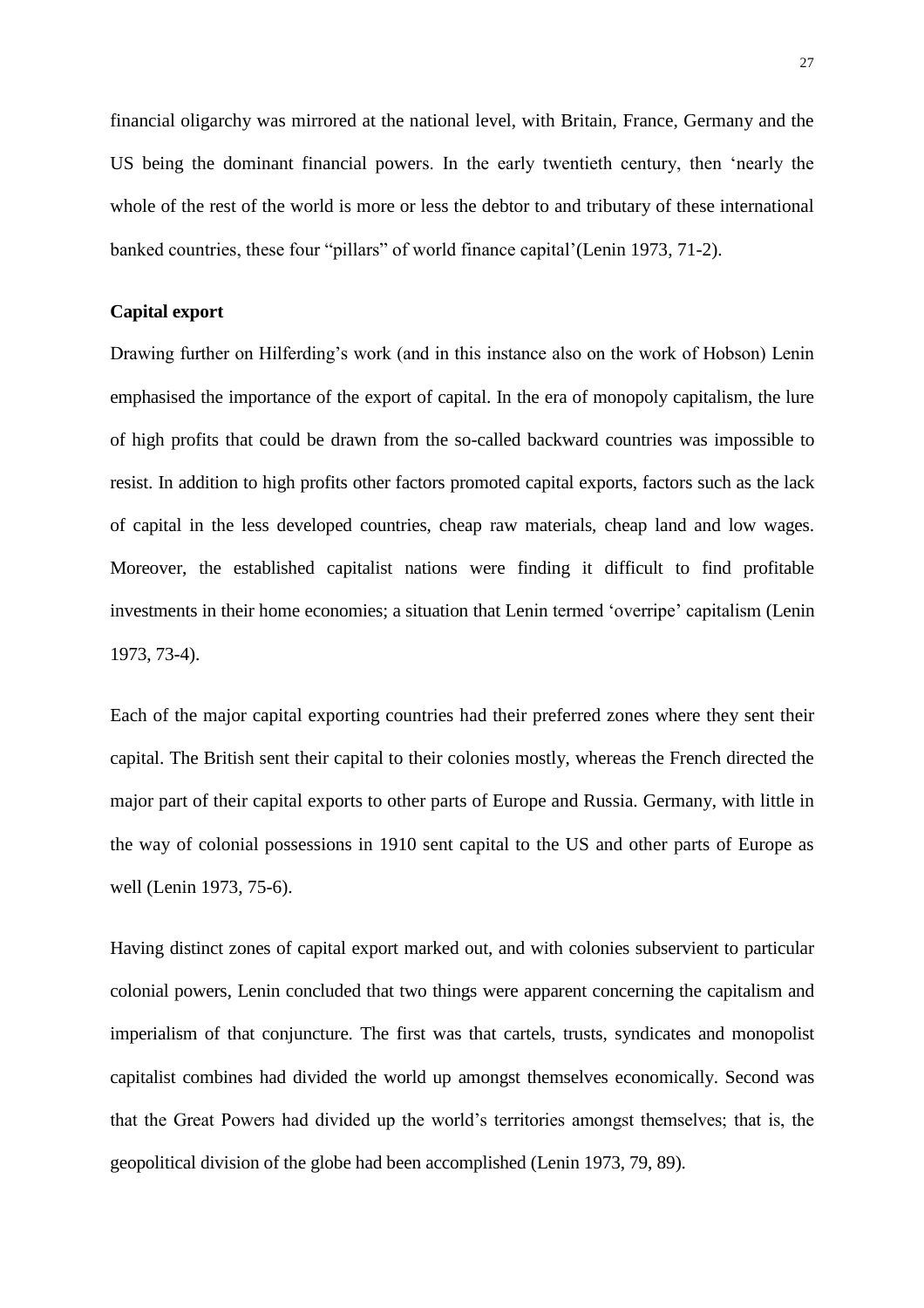#### **Economic division of the world by capitalist combines**

The concentration of capital, the appearance of cartels, syndicates and trusts were not just confined to national economies. With the increasing export of capital, the widening of spheres of influence and the more intricate and extensive connections between colonies and the colonial powers, the next step was a movement 'towards an international agreement among [the capitalist] combines and towards the international formation of cartels'(Lenin 1973, 79). Lenin furnished a number of examples of the carving up of the world by the capitalist combines. Citing the electrical industry in Germany and the US among other examples, Lenin demonstrated how the merged corporations in Germany and the US reached agreement to apportion various national markets among themselves. Competition between the giant electrical trusts of Germany and the US ceased when the 1907 agreement came into effect. Agreements between giant conglomerates were subject to change though, when the economic might of one of the signatories to an agreement altered substantially (Lenin 1973, 80-2).

#### **Geopolitical division of the world**

By 1900, the partitioning of the world by the Great Powers had been completed. However, the struggle over the re-partitioning of the globe did not cease. Lenin acknowledged that colonies had existed prior to the advent of capitalism and even during the early competitive stage of capitalism, but he argued that with finance capital and monopolies dominating the advanced capitalist countries, the colonial policy of finance capital was essentially different from previous colonial policy (Lenin 1973, 97-8).

In order to gain exclusive access to raw materials and deny access to their rivals, monopolist capitalist combines were enthusiastic promoters of colonial acquisitions by their national governments. Having parcelled out the globe and facing the continuing pressure to maintain and extend their colonial possessions, the Great Powers had little room for manoeuvre. Conflict was the necessary result: 'The question is: what means other than war could there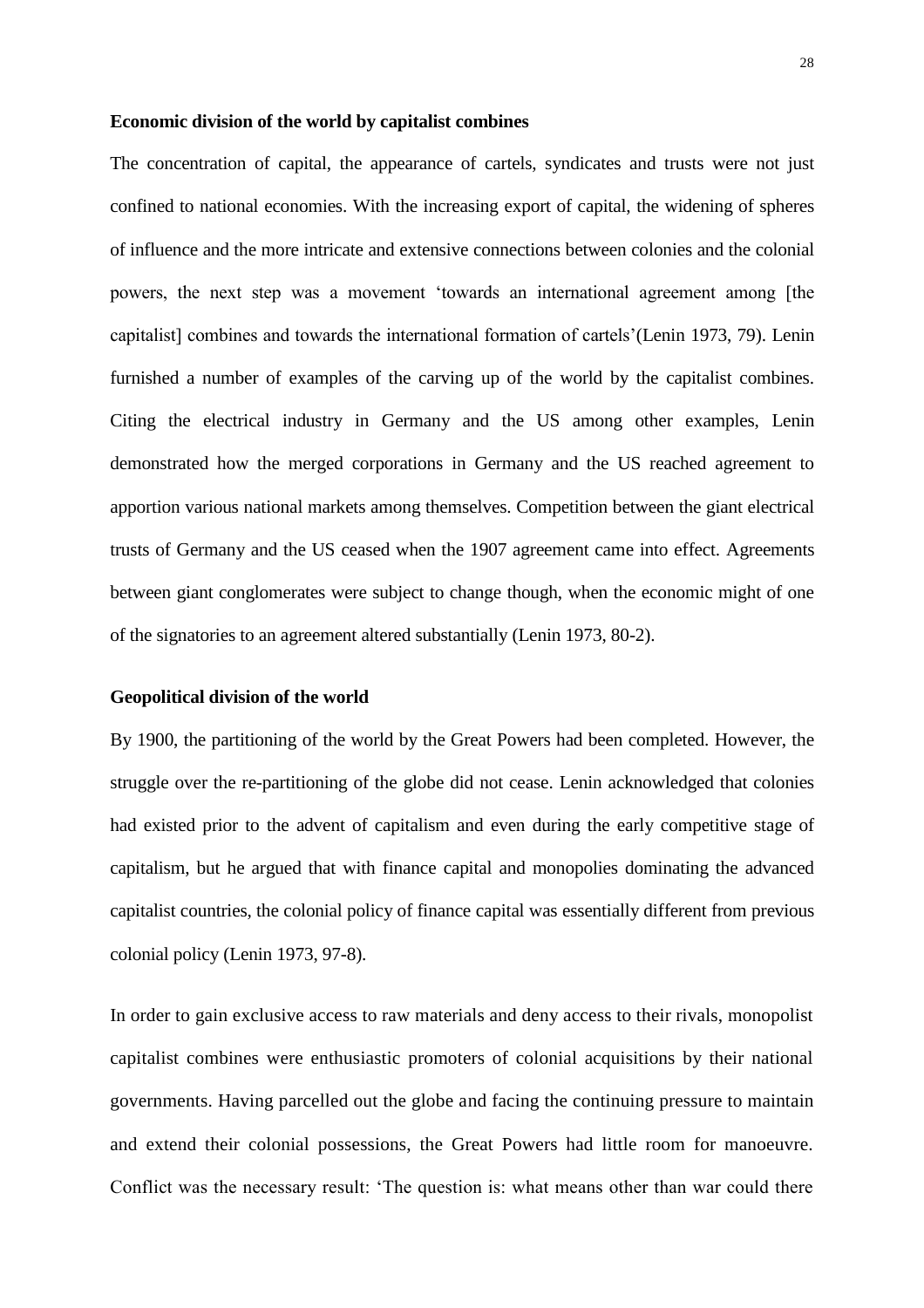be *under capitalism* of removing the disparity between the development of productive forces and the accumulation of capital on the one side, and the division of colonies and "spheres of influence" for finance capital on the other? (Lenin 1973, 118 emphasis in original). Great Power rivalry necessarily led to war; reforms could not resolve the contradictions of imperialism. Revolution and the building of socialism was the only answer.

#### **Imperialism defined**

Lenin summed up his research and came up with a definition of imperialism:

Imperialism is capitalism in that stage of development in which the dominance of monopolies and finance capital has established itself; in which the export of capital has acquired pronounced importance; in which the division of the world among the international trusts has begun; in which the division of all territories of the globe among the biggest capitalist powers has been completed (Lenin 1973, 105-06).

Imperialism in essence was the monopoly stage of capitalism, a stage where war between imperialist rivals was an inevitability. Monopoly capitalism or imperialism was moribund capitalism, its last or highest stage (Lenin 1973, 153). The evidence of the moribund nature of imperialism was readily apparent; it could clearly be seen in the horrors of the war that was then raging between two blocs of imperialist powers. Like Bukharin, Lenin argued that the only way out of the carnage of imperialism and imperialist war was proletarian revolution on a world scale. Unlike Bukharin though Lenin did not engage with the connections between imperialism and the state. Lenin concentrated on the economic basis of imperialism and the political side of his analysis of monopoly capitalism was kept to a minimum.

## **Strengths and weaknesses of Lenin's** *Imperialism…*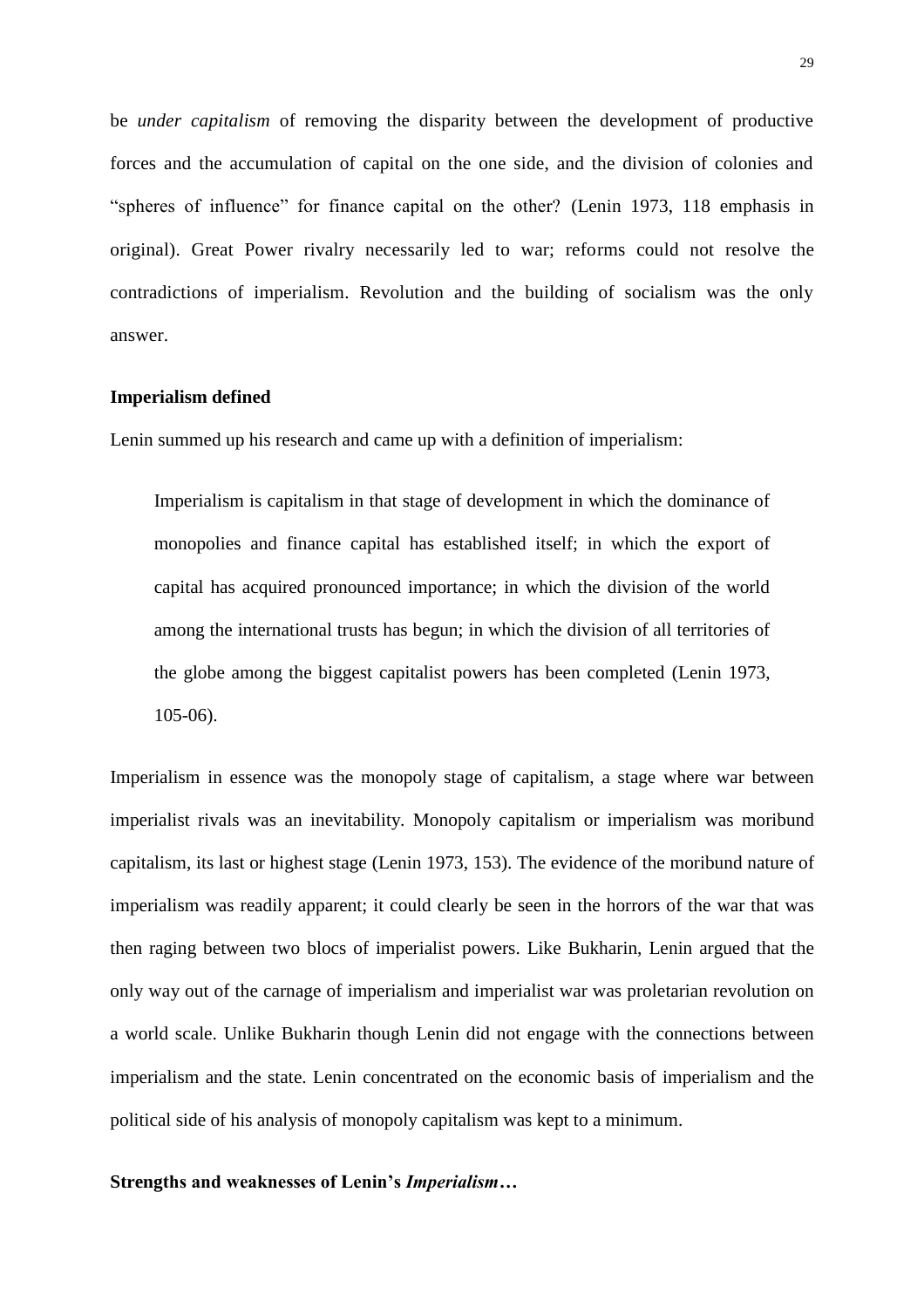One of the strengths of Lenin's analysis is his succinct definition of capitalist imperialism. Another strength is that Lenin's book is a coherent and lucid portrayal of the changes in global capitalism of the late nineteenth and early twentieth century and how those changes in capitalism (culminating in monopoly capitalism) spawned capitalist imperialism. Lenin's arguments (and the same holds for Bukharin) were backed up with extensive supporting data, indicating the quality and extent of his research. The connections between monopoly capitalism, interstate rivalry, militarism and war that Lenin's fellow classical Marxists Hilferding, Luxemburg and Bukharin had spotlighted were elaborated on and extended by Lenin in a clear, logical and persuasive fashion. The lesson for the working classes of the world that Lenin drew from his analysis was that capitalist imperialism was a product of the monopoly capitalist stage of capitalism. Interstate rivalry, militarism and war necessarily followed. The only way out of the global carnage was world proletarian revolution and the building of socialism. Reliance on reforms and bourgeois parliamentarism as promoted by Kautsky, was either naïve or tantamount to selling out the working classes for continuing servitude, misery and slaughter. Lenin's book was not theory for theory's sake; it was also polemical and had a clear political message for the working classes of the world.

There are some weaknesses in Lenin's theorising of imperialism. The export of capital aspect of Lenin's theory it has been suggested, was problematic. As John Milios and Dimitris Sotiropoulos point out, Lenin opposed underconsumptionist theories of capitalist crises, yet in his proposition in his book about the export of capital to the less developed countries he contradicted previously held positions about underconsumption of the masses, the realisation problem, home markets and surplus capital (Milios and Sotiropoulos 2009, 24-29).<sup>3</sup> Other propositions of Lenin's have attracted criticism too, such as the inevitability of interimperialist rivalry leading to war proposition, which, critics have argued, elevated the

 $\overline{a}$ 

 $^3$  Brewer, Howard and King, and Willoughby all have reservations about Lenin's arguments about the export of capital. See (Brewer 1990, 119) and (Howard and King 1989, 259) and (Willoughby 1986, 14).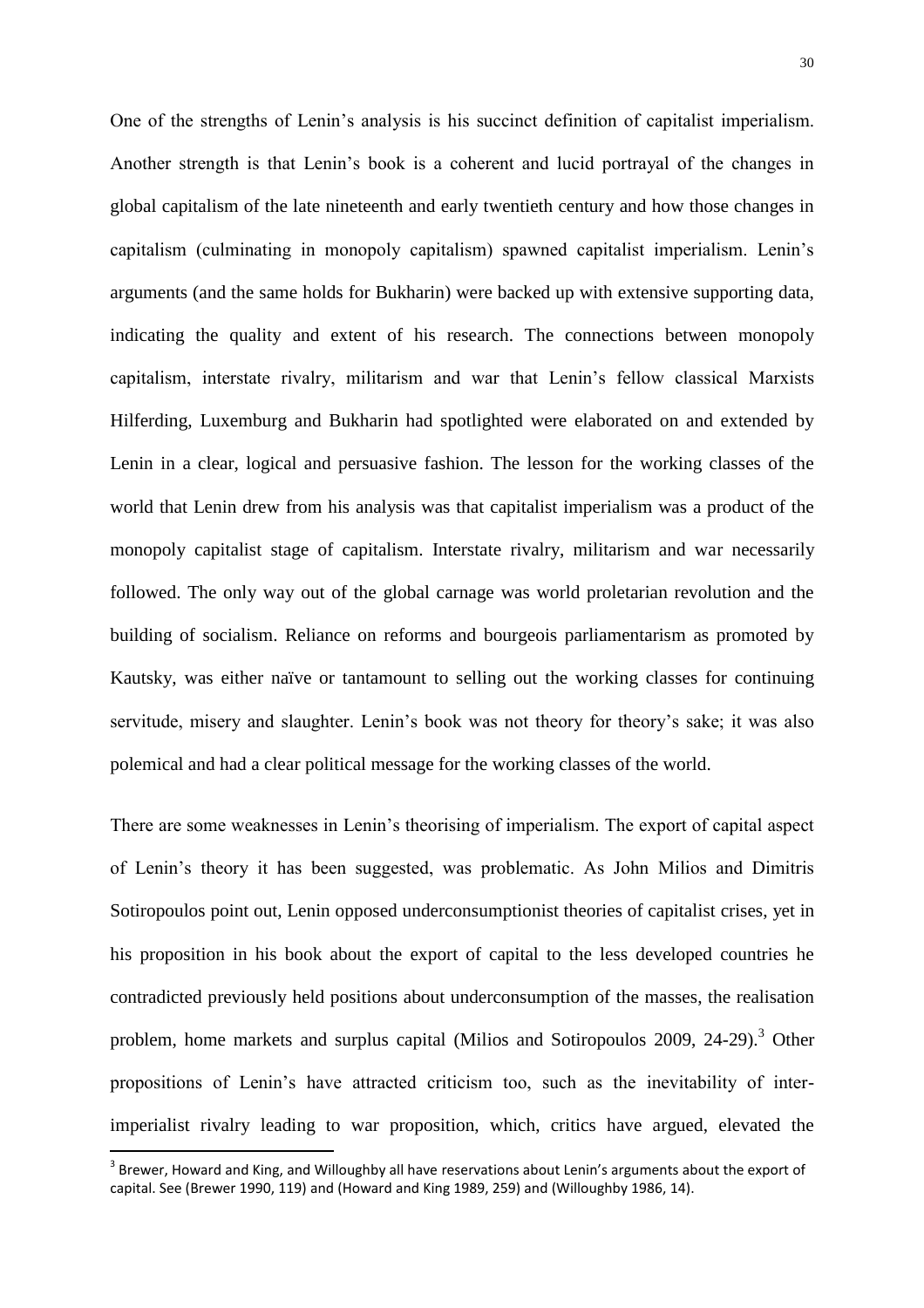historically specific conditions found in the lead up to and during the First World War to being an 'immutable law…'of capitalism (Panitch and Gindin 2004, 5).

Suffice it to say that there are a number of concerning and contentious aspects in Lenin's book, a book which was never intended to be a fully developed theory of imperialism. It was intended to be a 'popular outline' confined 'particularly [to] economic analysis of facts' and due to Tsarist censorship, 'to formulate the few necessary observations on politics with extreme caution' (Lenin 1973, 1). The paucity of political analysis and state theorising in Lenin's work (and the instrumentalist and economic determinist handling of the state by the other classical Marxists seen above) is perhaps the most glaring weakness of Lenin's *Imperialism*. 4

It is important to recognise the strengths and weaknesses of Lenin's critical examination of the imperialism of his time. Contemporary Marxist thinkers have done this to good effect, using some of the positive aspects found in Lenin's work as a foundation for their own analysis of twenty-first century imperialism. The work of Milios and Sotiropoulos (Milios and Sotiropoulos 2009), Callinicos (Callinicos 2009), Zak Cope (Cope 2019) and John Smith (Smith 2016) show how it is possible to understand the limitations of Lenin's work (as well as the other classical Marxists) utilise what is relevant from that theorising, and produce sophisticated Marxist imperialism theory.<sup>5</sup> Lenin's imperialism theory thus continues to have relevance as it still inspires the analysis of and fight against imperialism.

# **Continuity, change and relevance: the classical Marxist theories**

 $\overline{a}$ 

 $^4$  For more on this see (Noonan 2017, 89-90), (Willoughby 1995, 328), (Milios and Sotiropoulos 2009, 31-2) (Anievas 2016, 107-09), (Callinicos 2009, 70-1), (Chibber 2004, 429).

 $<sup>5</sup>$  Unfortunately, there are some who continue to insist that Lenin's theory of imperialism is all that is needed to</sup> explain the current incarnation of imperialism. See (King 2018) for example, where critics of Lenin's imperialism theory are given short shrift and their arguments are misrepresented among other things.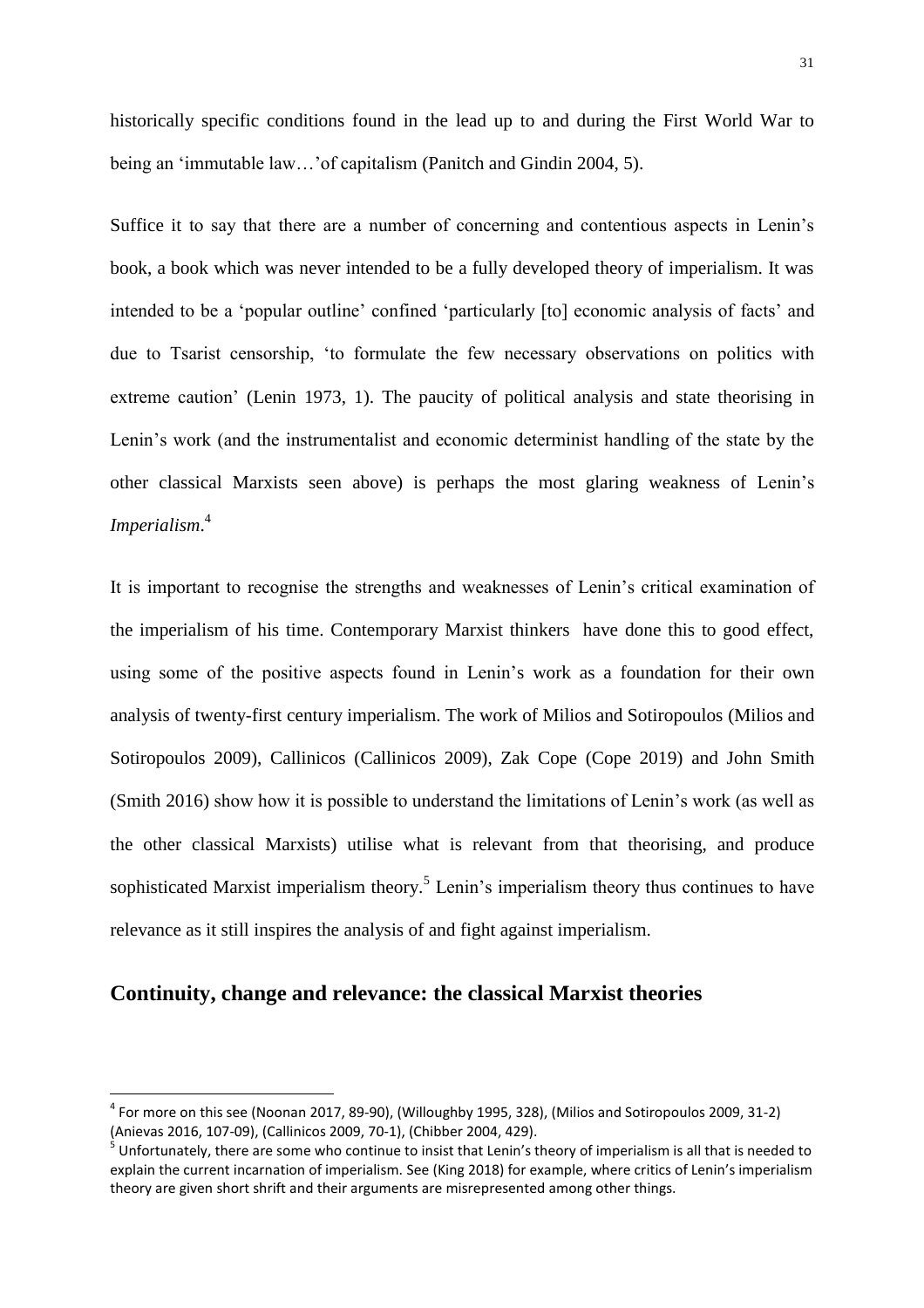From the foregoing examination of the contributions of the four Marxists, a clear picture emerges of the positive and negative attributes of their critical engagement with capitalist imperialism. It has been shown that aspects of their writing on the subject continue to have relevance and inform current attempts to understand, explain and critique the twenty-first century variant. The classical Marxist theories of imperialism were and are important for showing how changes in capitalism led to monopoly capitalism, which in turn led to imperialism, bringing in its train, militarism and war. Since the early twentieth century much has changed, yet some things remain. We are still faced with global capitalism and imperialism, so the classical Marxist *oeuvre* on the subject can be used as a resource for those seeking to understand contemporary imperialism.

What needs to be kept in mind though is that there have been substantial developments in the world since the early twentieth century. Geopolitically, the Great Powers are no longer and the US, the post-Cold War hegemonic power is in decline. Since the end of the long boom of capitalism, the drive to maintain profitability resulted in the turn to neo-liberalism and decades of attacks on the working classes of the advanced capitalist countries, a development which spread across the globe. The processes of de-industrialisation would have been perhaps unthinkable for the classical Marxists too. The same could be said about the looming catastrophe of global climate change. These changes do not render the classical Marxist theories of imperialism irrelevant, it means that for those engaged in the fight against imperialism, a more nuanced and critical approach to the theoretical treasures they bequeathed us has to be adopted.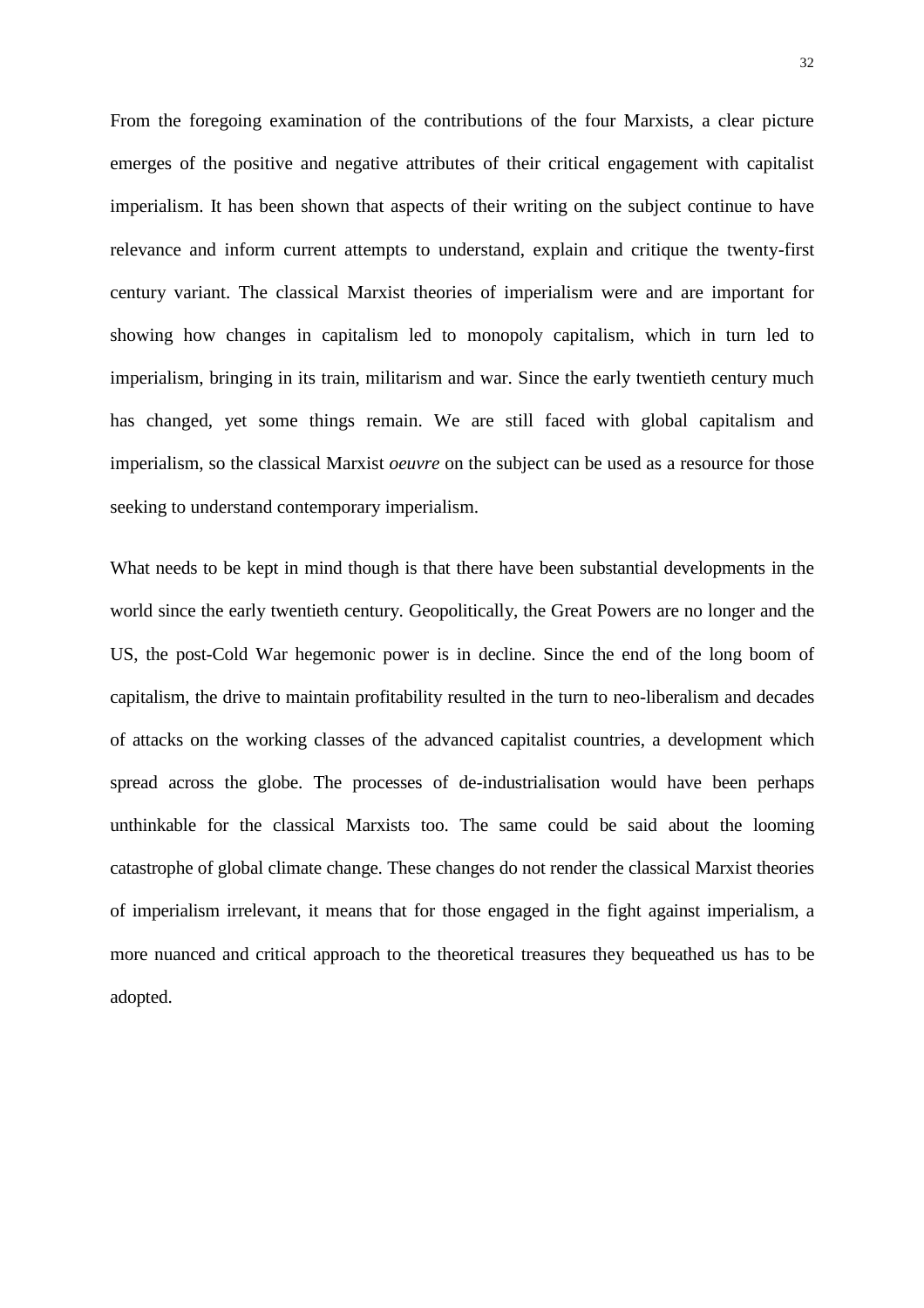# **List of references**

Anievas, Alexander. 2016. "Marxist Theory and the Origins of the First World War." In *Cataclysm 1914: The First World War and the Making of Modern World Politics*, edited by Alexander Anievas, 96-143. Chicago: Haymarket Books.

Brewer, Anthony. 1990. *Marxist Theories of Imperialism A Critical Survey*

*Second Edition*. London: Routledge.

- Buchanan, H. Ray. 1976. "Lenin and Bukharin on the Transition from Capitalism to Socilalism: The Meshchersky Controversy, 1918." *Soviet Studies* 28 (1):66-82.
- Bukharin, Nikolai. 1973. *Imperialism and World Economy*. New York: Monthly Review Press.
- Callinicos, Alex. 2009. *Imperialism and Global Political Economy*. Cambridge: Polity Press.
- Chibber, Vivek. 2004. "The Return of Imperialism to Social Science." *Archives de Europeenes de Sociologie* 45 (3):427-41.
- Cohen, Stephen F. 1970. "Bukharin, Lenin and the Theoretical Foundations of Bolshevism." *Soviet Studies* 21 (4):436-57.
- Cope, Zak. 2019. *The Wealth of Some Nations Imperialism and the Mechanics of Value Transfer*. London: Pluto Press.
- Day, Richard B, and Daniel Gaido, eds. 2012. *Discovering Imperialism: Social Democracy to World War 1*
- *Translated, edited, and introduced by Richard B. Day and Daniel Gaido*. Chicago: Haymarket Books.
- Hilferding, Rudolf. 1981. *Finance Capital: A Study of the Latest Phase of Capitalist Development*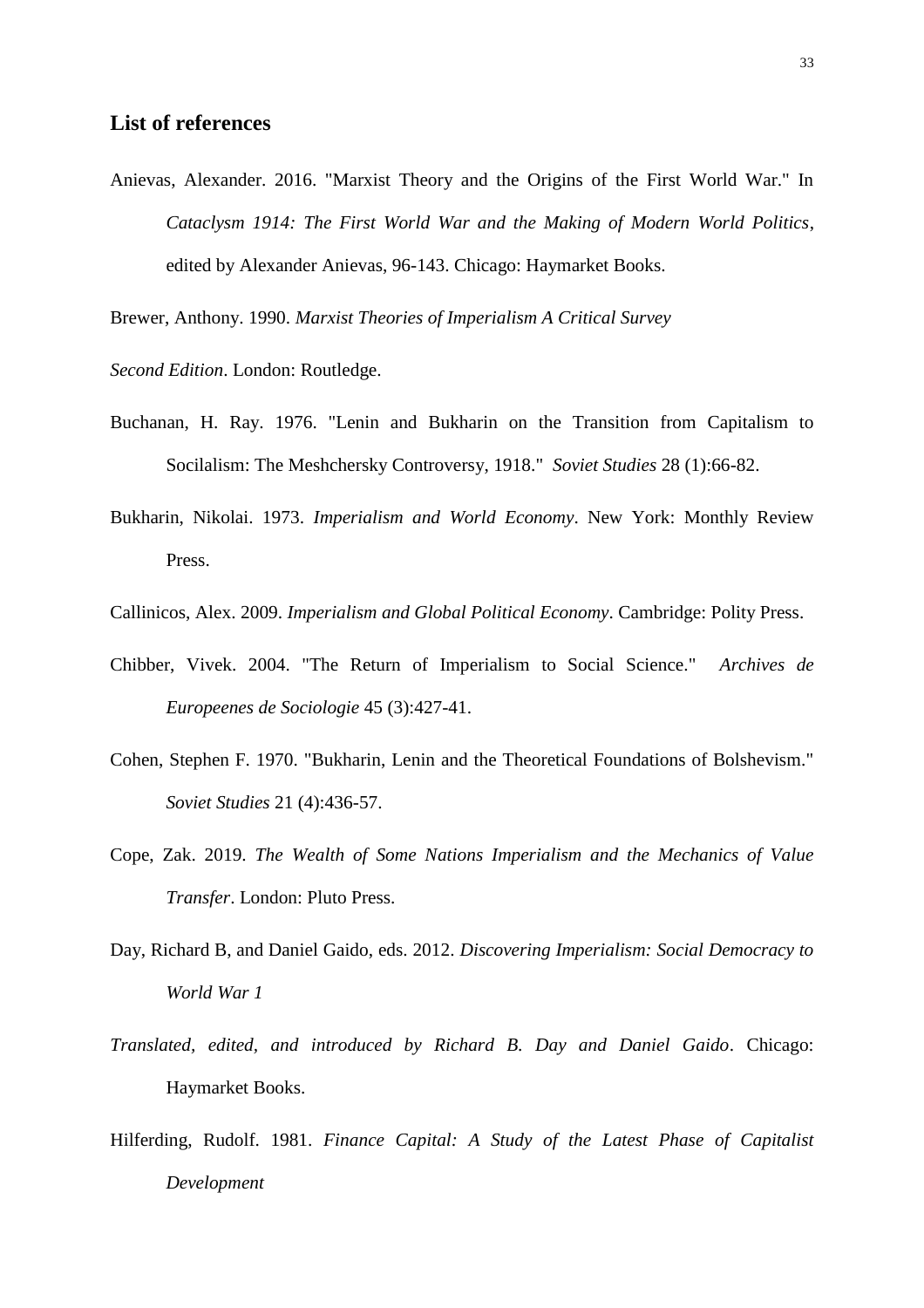*Edited and with an Introduction by Tom Bottomore*. London: Routledge and Kegan Paul.

- Howard, Michael, and John King. 1989. *A History of Marxian Economics Volume 1, 1883- 1929*. Houndmills: Macmillan.
- King, Samuel T. 2018. "Lenin's Theory of Imperialism Today The Global Divide between Monopoly and Non Monopoly Capital." PhD, Victoria University.
- Lee, George. 1971. "Rosa Luxemburg and the Impact of Imperialism." *The Economic Journal* 81 (324):847-862.
- Lenin, Vladimir I. 1973. *Imperialism, the Highest Stage of Capitalism*. Peking: Foreign Languages Press.
- Luxemburg, Rosa. 1971. *The Accumulation of Capital*. London: Routledge and Kegan Paul.

Marx, Karl. 1973. *Karl Marx: The Revolutions of 1848 Political Writings Volume 1*

- *Edited and Introduced by David Fernbach*. Harmondsworth: Penguin Books in association with New Left Review.
- Milios, John, and Dimitris Sotiropoulos. 2009. *Rethinking Imperialism: A Study of Capitalist Rule*. Houndmills: Palgrave Macmillan.
- Milios, John, and Dimitris Sotiropoulos. 2014. "Revisiting the Classical Theories of Imperialism: From 'Underconsumption' in Global Capitalism to the 'Imperialist Chain'." *Spectrum Journal of Global Studies* 6 (1):1-16.

Nettl, J.P. 1969. *Rosa Luxemburg Abridged Edition*

*Introduction by Hannah Arendt*. New York: Schocken Books.

Nettl, Peter. 1966b. *Rosa Luxemburg*. 2 vols. Vol. 2. London: Oxford University Press. Noonan, Murray. 2017. *Marxist Theories of Imperialism: A History*. London: I.B. Tauris.